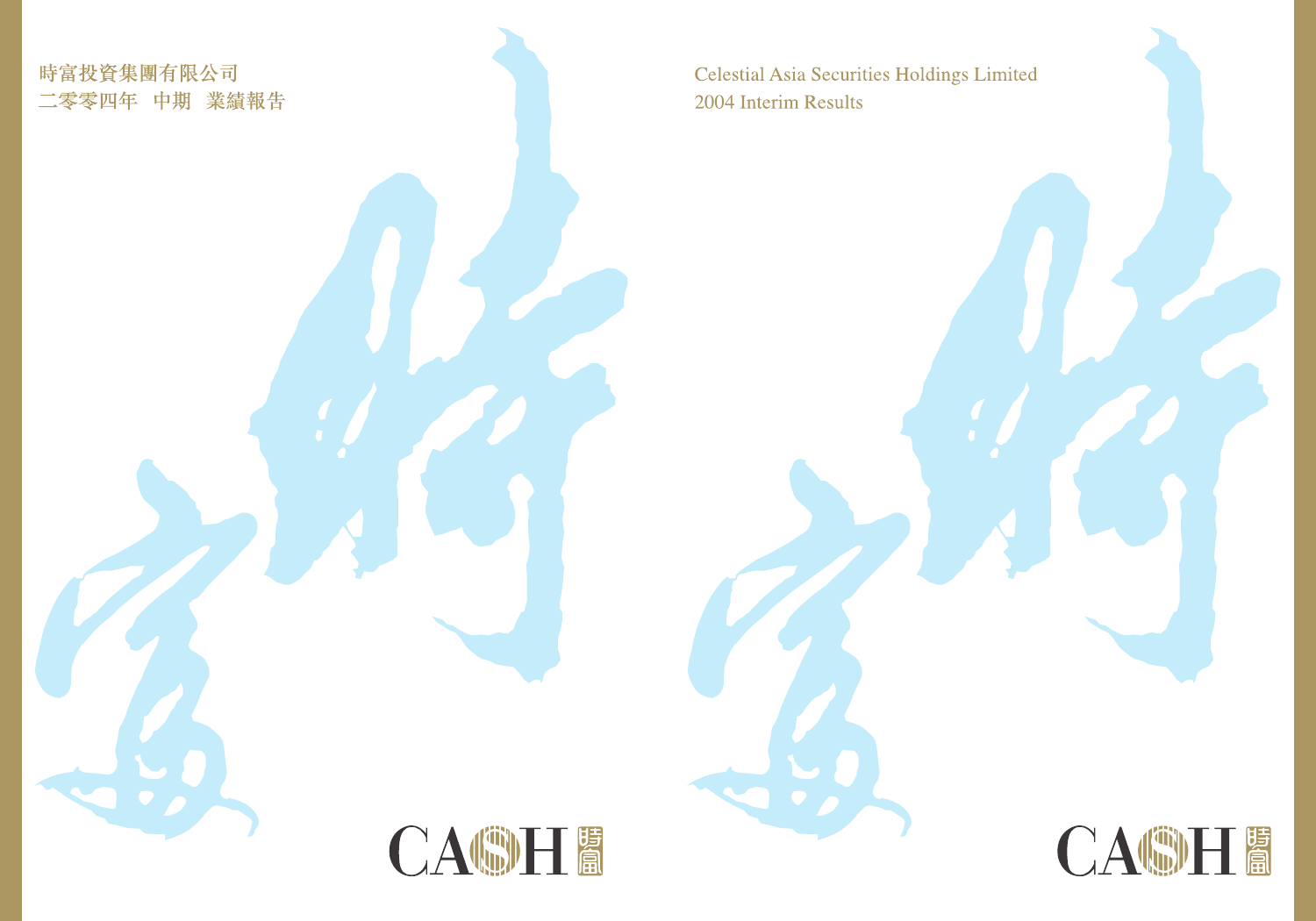# **CONSOLIDATED INCOME STATEMENT**

The unaudited consolidated results of Celestial Asia Securities Holdings Limited ("Company" or "CASH") and its subsidiaries ("Group") for the six months ended 30 June 2004 together with the comparative figures for the last corresponding period are as follows:

|                                                                    |              | <b>Unaudited</b><br>six months ended<br>30 June |                |
|--------------------------------------------------------------------|--------------|-------------------------------------------------|----------------|
|                                                                    |              | 2004                                            | 2003           |
|                                                                    | <b>Notes</b> | <b>HK\$'000</b>                                 | HK\$'000       |
| Turnover                                                           | (2)          | 535,274                                         | 445,112        |
| Other operating income                                             |              |                                                 | 26,500         |
| Cost of sales                                                      |              | (271, 459)                                      | (248, 871)     |
| Salaries, allowances and commission                                |              | (121, 565)                                      | (91, 536)      |
| Other operating, administrative and                                |              |                                                 |                |
| selling expenses                                                   |              | (143,980)                                       | (138, 461)     |
| Depreciation and amortisation<br>Finance costs                     |              | (26, 550)                                       | (28, 329)      |
| Write back of bad and doubtful debts                               |              | (3,948)                                         | (1,797)        |
|                                                                    |              | 3,013                                           |                |
| Impairment loss recognised in respect<br>of property and equipment |              |                                                 | (1,580)        |
|                                                                    |              |                                                 |                |
| Loss before taxation                                               |              | (29, 215)                                       | (38, 962)      |
| Taxation charge                                                    | (4)          | (250)                                           |                |
|                                                                    |              |                                                 |                |
| Loss before minority interests                                     |              | (29, 465)                                       | (38, 962)      |
| Minority interests                                                 |              | (6, 391)                                        | 6,483          |
| Net loss attributable to shareholders                              |              | (35, 856)                                       | (32, 479)      |
| Loss per share                                                     | (5)          |                                                 |                |
| - Basic                                                            |              | $(9.8)$ cents                                   | $(10.3)$ cents |
|                                                                    |              |                                                 |                |
| - Diluted                                                          |              | $(9.8)$ cents                                   | $(10.3)$ cents |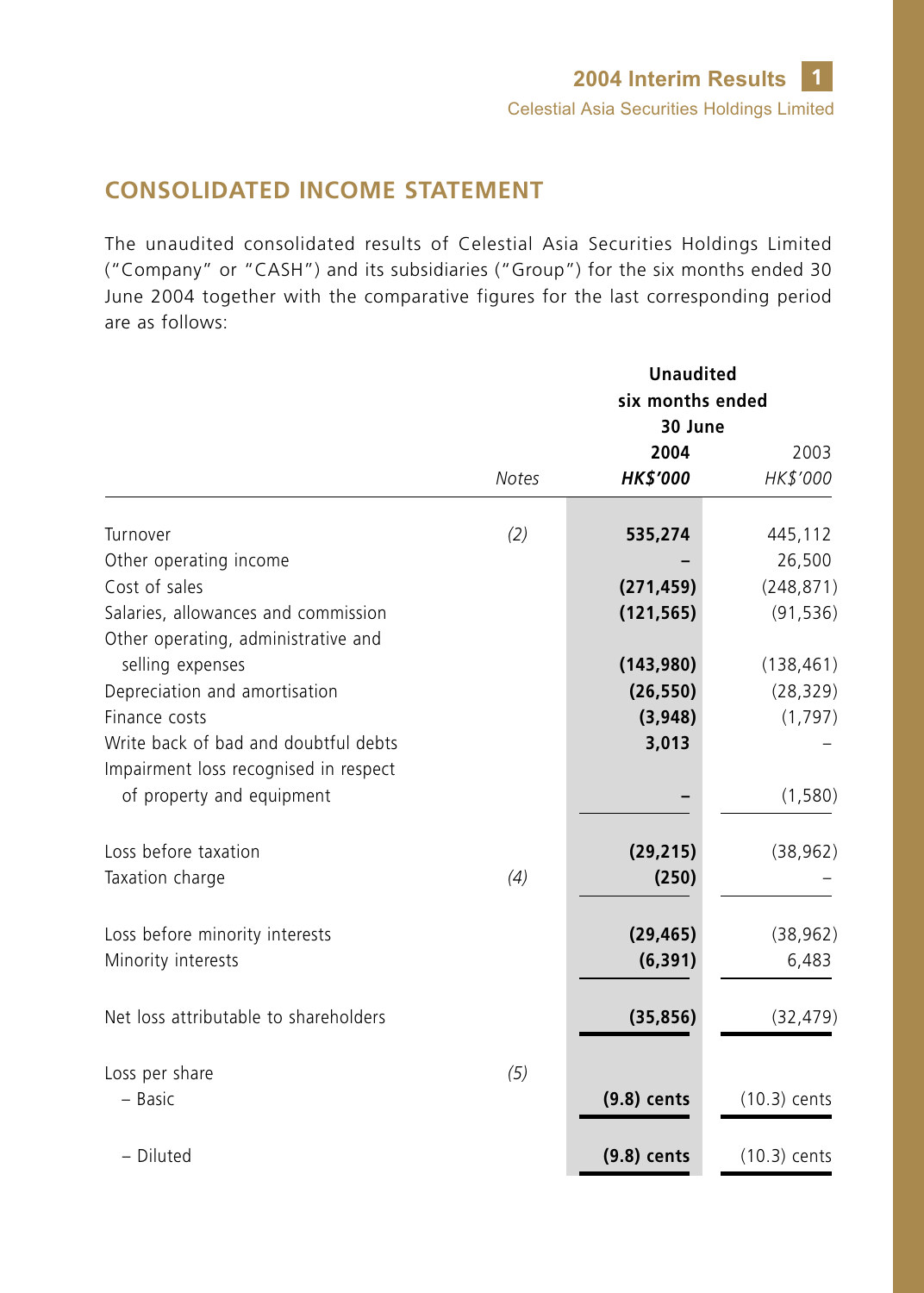# **CONSOLIDATED BALANCE SHEET**

|                                                            |              | 30 June<br>2004                | 31 December<br>2003   |
|------------------------------------------------------------|--------------|--------------------------------|-----------------------|
|                                                            | <b>Notes</b> | (Unaudited)<br><b>HK\$'000</b> | (Audited)<br>HK\$'000 |
|                                                            |              |                                |                       |
| Non-current assets                                         |              |                                |                       |
| Property and equipment                                     |              | 165,678                        | 134,072               |
| Investments<br>Goodwill                                    |              | 15,500<br>69,132               | 15,500<br>70,808      |
| Intangible assets                                          |              | 10,007                         | 10,922                |
| Other assets                                               |              | 18,303                         | 21,504                |
|                                                            |              |                                |                       |
|                                                            |              | 278,620                        | 252,806               |
| Current assets                                             |              |                                |                       |
| Inventories                                                |              | 71,248                         | 61,295                |
| Accounts receivable                                        | (6)          | 419,081                        | 497,728               |
| Loans receivable                                           |              | 6,722                          | 700                   |
| Prepayments, deposits and other receivables<br>Investments |              | 58,349<br>112,271              | 79,041<br>61,200      |
| Taxation recoverable                                       |              |                                | 6                     |
| Bank deposits under conditions                             |              | 36,758                         | 36,565                |
| Bank balances - trust and segregated accounts              |              | 387,163                        | 382,056               |
| Bank balances (general accounts) and cash                  |              | 208,764                        | 245,924               |
|                                                            |              | 1,300,356                      | 1,364,515             |
|                                                            |              |                                |                       |
| Current liabilities<br>Accounts payable                    | (7)          | 679,300                        | 739,479               |
| Accrued liabilities and other payables                     |              | 71,492                         | 72,647                |
| Taxation payable                                           |              | 730                            | 513                   |
| Obligations under finance leases                           |              |                                |                       |
| - amount due within one year                               |              | 416                            | 504                   |
| Bank borrowings - amount due within one year               |              | 299,678                        | 322,442               |
|                                                            |              | 1,051,616                      | 1,135,585             |
| Net current assets                                         |              | 248,740                        | 228,930               |
|                                                            |              | 527,360                        | 481,736               |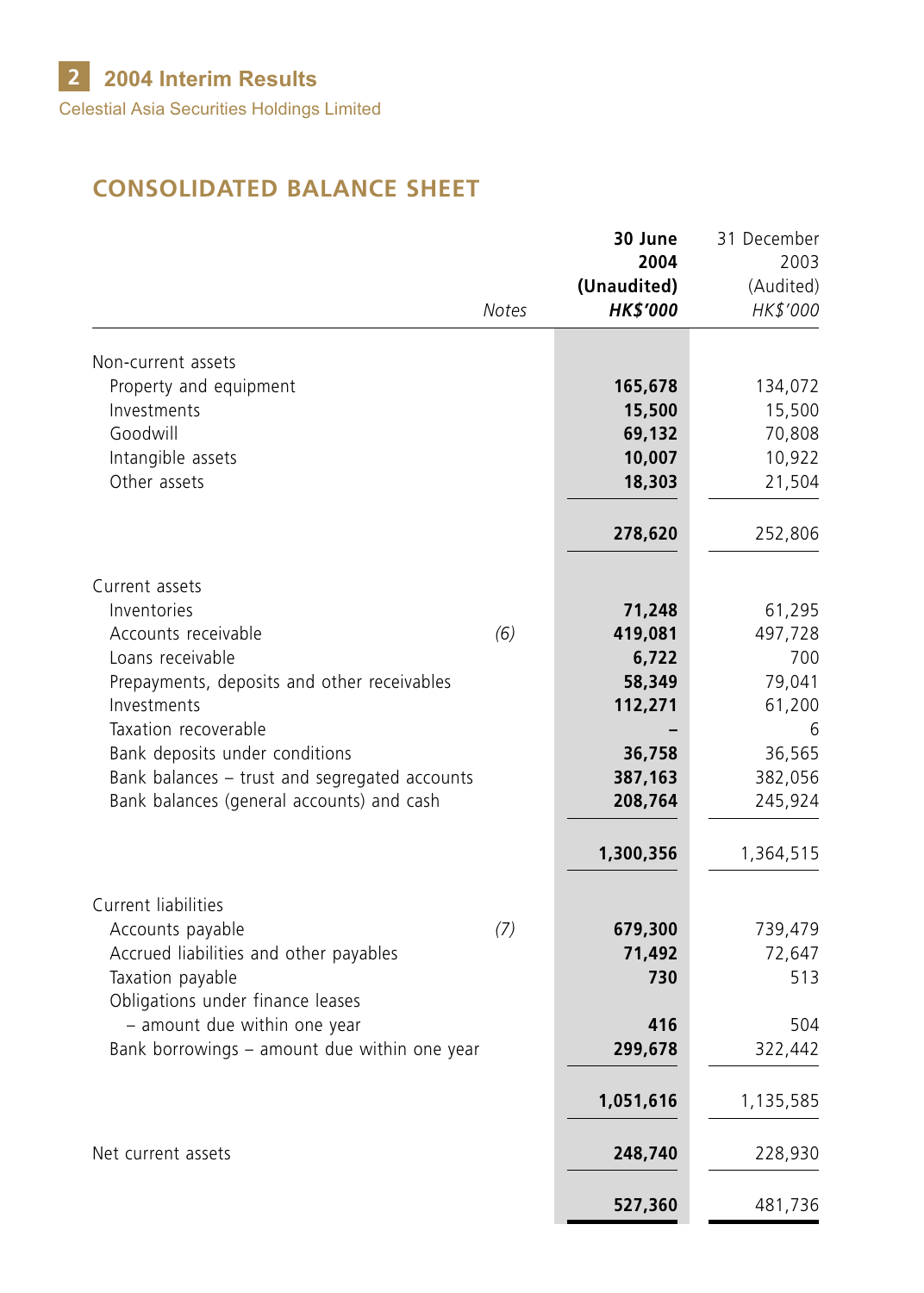## **3 2004 Interim Results**

Celestial Asia Securities Holdings Limited

|                                                                                    |              | 30 June         | 31 December |
|------------------------------------------------------------------------------------|--------------|-----------------|-------------|
|                                                                                    |              | 2004            | 2003        |
|                                                                                    |              | (Unaudited)     | (Audited)   |
|                                                                                    | <b>Notes</b> | <b>HK\$'000</b> | HK\$'000    |
| Capital and reserves                                                               |              |                 |             |
| Share capital                                                                      | (8)          | 36,548          | 36,548      |
| Reserves                                                                           | (9)          | 268,496         | 304,352     |
|                                                                                    |              | 305,044         | 340,900     |
| Minority interests                                                                 |              | 179,675         | 121,210     |
| Non-current liabilities                                                            |              |                 |             |
| Bank borrowings - amount due<br>after one year<br>Obligations under finance leases |              | 42,622          | 19,500      |
| - amount due after one year                                                        |              | 19              | 126         |
|                                                                                    |              | 42,641          | 19,626      |
|                                                                                    |              | 527,360         | 481,736     |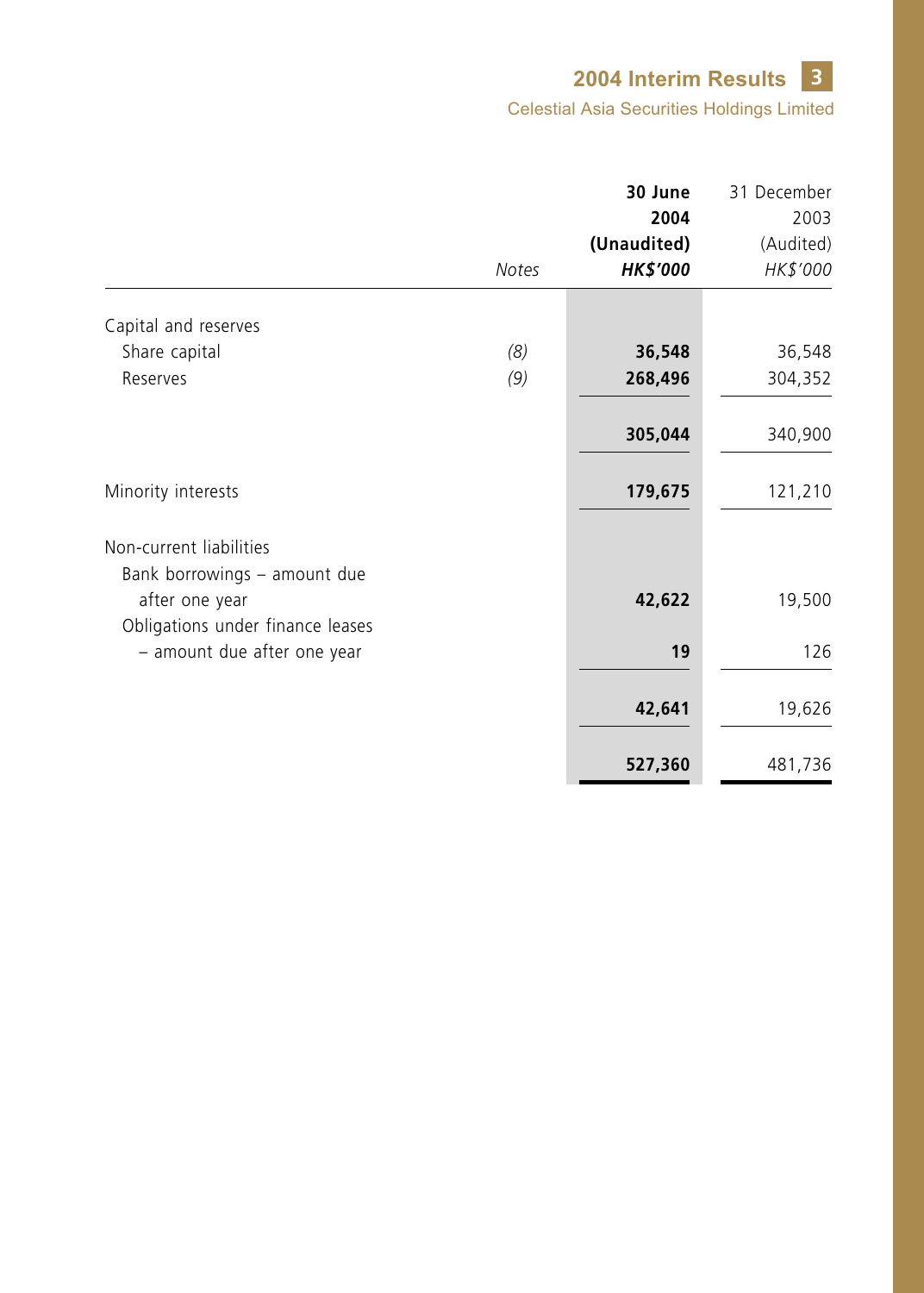# **CONDENSED CONSOLIDATED CASH FLOW STATEMENT**

|                                                                                       |                         | <b>Unaudited</b><br>six months ended<br>30 June |  |
|---------------------------------------------------------------------------------------|-------------------------|-------------------------------------------------|--|
|                                                                                       | 2004<br><b>HK\$'000</b> | 2003<br>HK\$'000                                |  |
| Net cash from (used in) operating activities                                          | 21,253                  | (113, 018)                                      |  |
| Net cash used in investing activities                                                 | (105, 018)              | (12, 923)                                       |  |
| Net cash from financing activities                                                    | 46,605                  | 25,946                                          |  |
| Net decrease in cash and cash equivalents                                             | (37, 160)               | (99, 995)                                       |  |
| Cash and cash equivalents at beginning of period                                      | 245,924                 | 257,651                                         |  |
| Cash and cash equivalents at end of period                                            | 208,764                 | 157,656                                         |  |
| Analysis of balances of cash and cash equivalents<br>Bank balances (general) and cash | 208,764                 | 157,656                                         |  |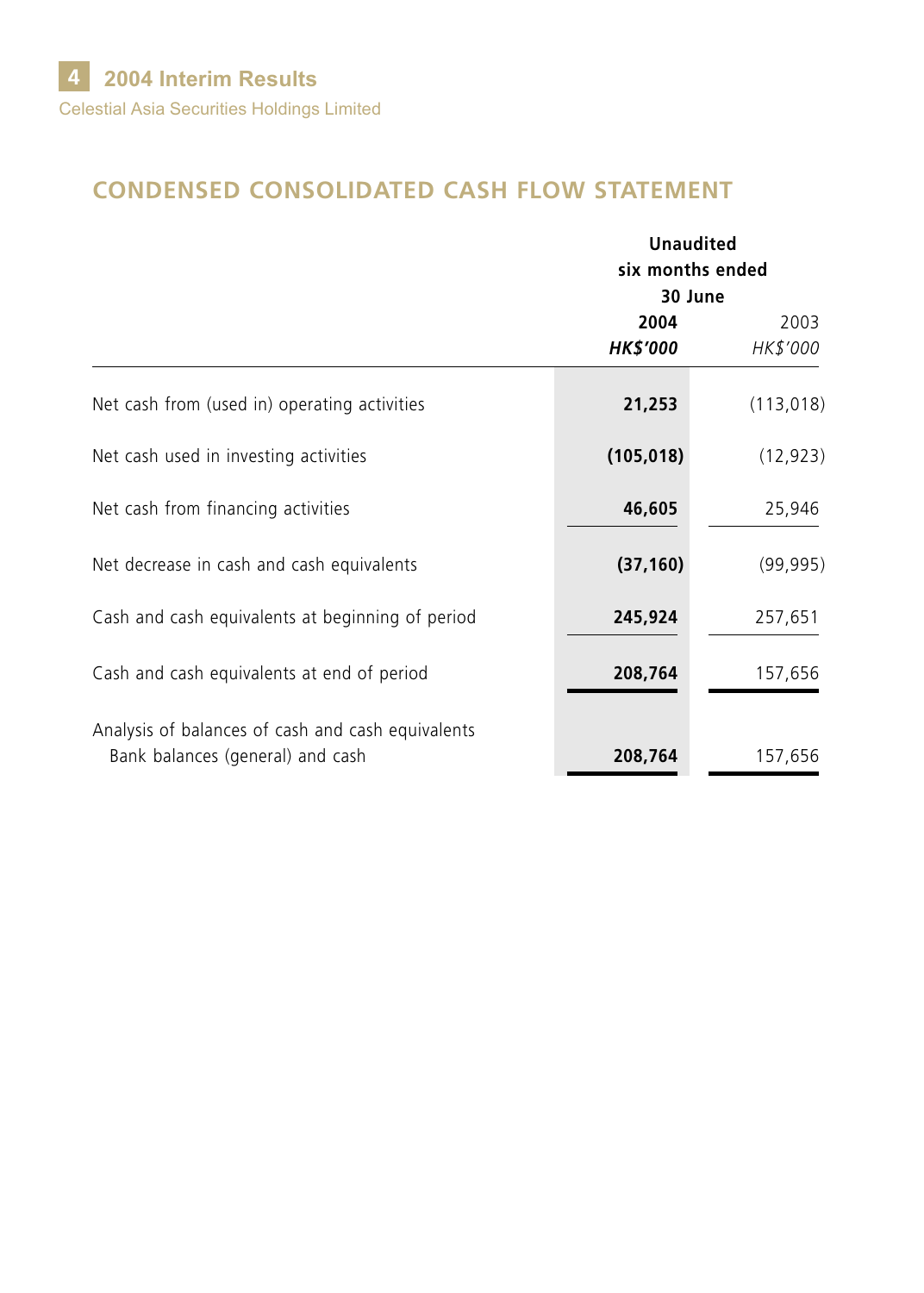|                                             |                         | <b>Unaudited</b><br>six months ended<br>30 June |  |  |
|---------------------------------------------|-------------------------|-------------------------------------------------|--|--|
|                                             | 2004<br><b>HK\$'000</b> | 2003<br>HK\$'000                                |  |  |
| At 1 January                                | 340,900                 | 375,805                                         |  |  |
| Issue of new shares<br>Share issue expenses |                         | 16,500<br>(406)                                 |  |  |
| Net loss for the period<br>At 30 June       | (35, 856)<br>305,044    | (32, 479)<br>359,420                            |  |  |

## **STATEMENT OF CHANGES IN EQUITY**

*Notes:*

#### **(1) Basis of preparation and principal accounting policies**

The unaudited condensed consolidated interim financial statements of the Group have been prepared in accordance with Statement of Standard Accounting Practice 25 "Interim Financial Reporting" issued by the Hong Kong Society of Accountants and the applicable disclosure requirements of The Rules Governing the Listing of Securities on the Stock Exchange ("Listing Rules").

The accounting policies and methods of computation used in preparing the unaudited consolidated results are consistent with those used in the audited financial statements for the year ended 31 December 2003.

The condensed consolidated interim financial statements should be read in conjunction with the Company's annual financial statements for the year ended 31 December 2003.

The unaudited consolidated results have not been audited by the Company's auditors, but have been reviewed by the Company's audit committee.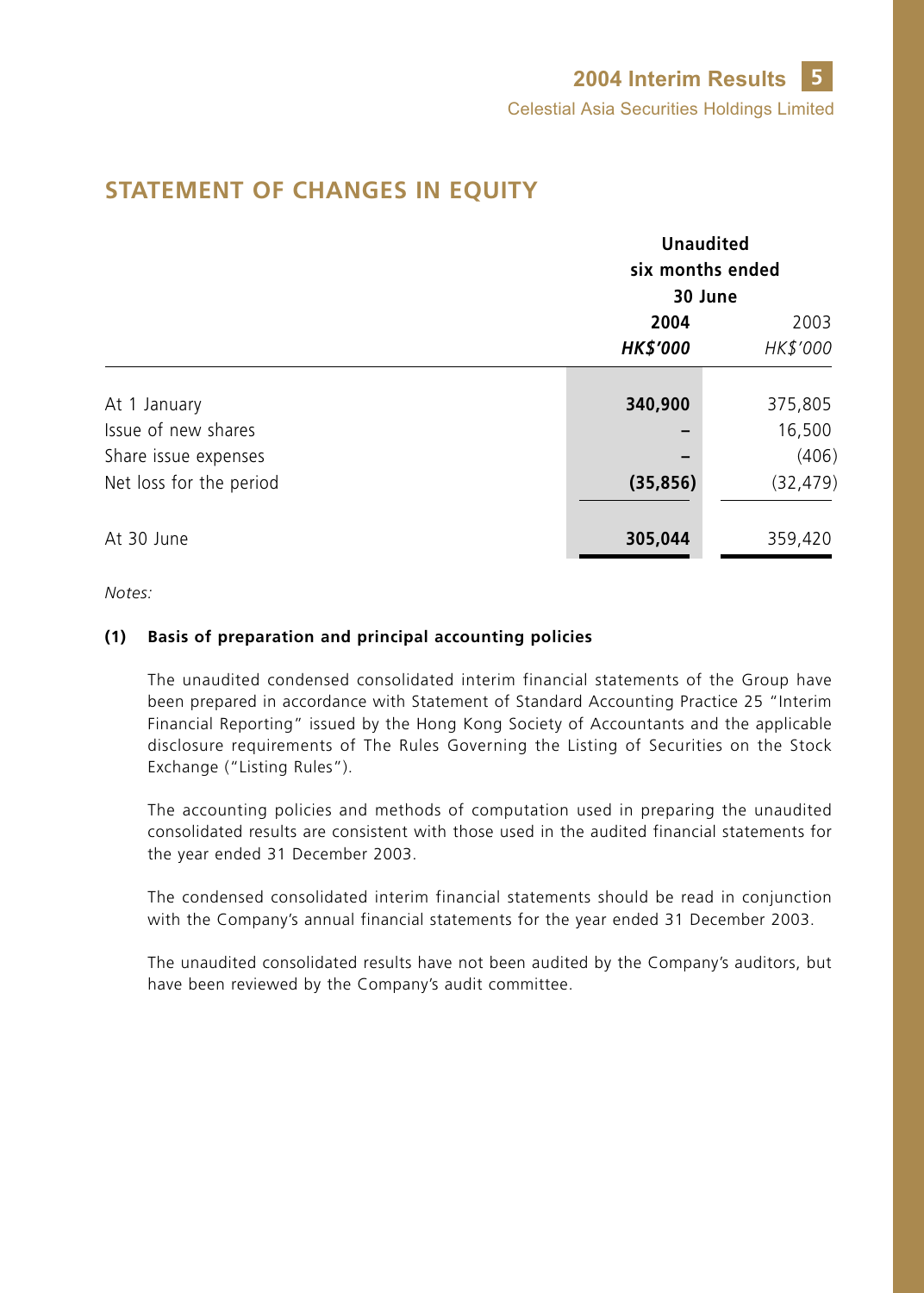#### **2004 Interim Results 6**

Celestial Asia Securities Holdings Limited

#### **(2) Turnover**

|                                                    | <b>Unaudited</b><br>six months ended<br>30 June |                  |
|----------------------------------------------------|-------------------------------------------------|------------------|
|                                                    | 2004<br><b>HK\$'000</b>                         | 2003<br>HK\$'000 |
| Sales of furniture and household goods,            |                                                 |                  |
| net of discounts and returns                       | 417,281                                         | 388,316          |
| Fees and commission income                         | 124,489                                         | 60,764           |
| Interest income                                    | 44                                              | 782              |
| Loss on trading of securities, options and futures |                                                 |                  |
| and leveraged foreign exchange contracts           | (10, 547)                                       | (7,801)          |
| Information technology advisory income             | 1,988                                           | 1,888            |
| Wholesale and retailing of branded                 |                                                 |                  |
| household products                                 | 2,019                                           | 1,163            |
|                                                    |                                                 |                  |
|                                                    | 535,274                                         | 445,112          |

#### **(3) Income statement by business and geographical segments**

#### *Business segments*

For management purposes, the Group is currently organised into four main operating divisions, namely, financial services, retailing, investment holding, and others. These divisions are the basis on which the Group reports its primary segment information.

Principal activities are as follows:

| Financial services | Broking, financing, proprietary trading, corporate finance |
|--------------------|------------------------------------------------------------|
|                    | services and wealth management                             |
| Retailing          | Sales of furniture and household goods                     |
| Investment holding | Strategic investments                                      |
| <b>Others</b>      | Business solutions and brand management                    |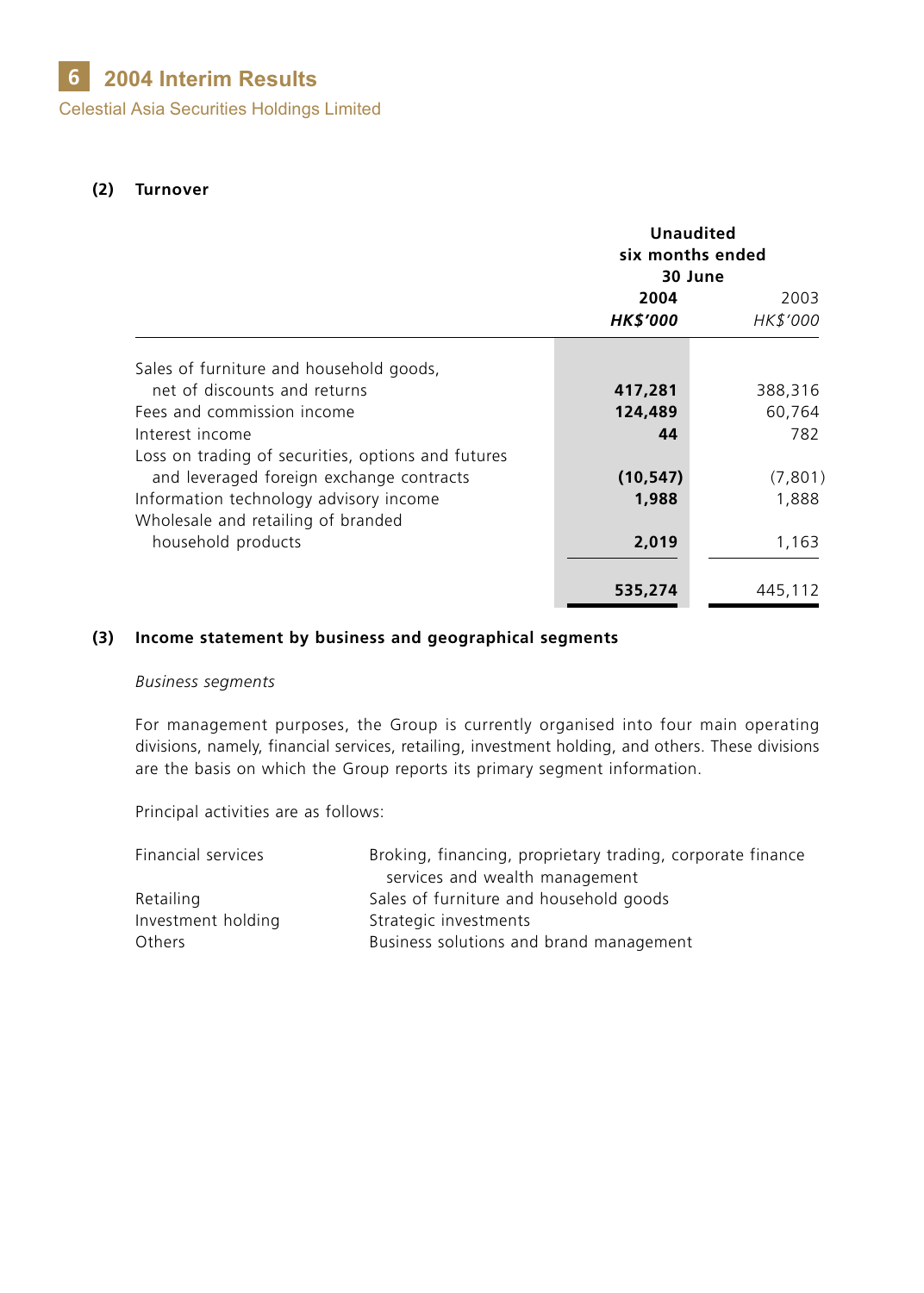Segment information about these businesses for the six months ended 30 June 2004 and 30 June 2003 is presented below:

|                                          | Financial<br>services<br><b>HK\$'000</b> | Retailing<br><b>HK\$'000</b> | Investment<br>holding<br><b>HK\$'000</b> | <b>HK\$'000</b> | Others Consolidated<br><b>HK\$'000</b> |
|------------------------------------------|------------------------------------------|------------------------------|------------------------------------------|-----------------|----------------------------------------|
| Turnover                                 | 119,428                                  | 418,810                      | (4,996)                                  | 2,032           | 535,274                                |
| Segment (loss) profit                    | 25,368                                   | (21, 373)                    | (4,996)                                  | (2,386)         | (3, 387)                               |
| Unallocated corporate expenses           |                                          |                              |                                          |                 | (32, 219)                              |
| Loss before taxation<br>Taxation charge  |                                          |                              |                                          |                 | (35,606)<br>(250)                      |
| Net loss attributable to<br>shareholders |                                          |                              |                                          |                 | (35, 856)                              |

#### **Income statement for the six months ended 30 June 2004**

### **Income statement for the six months ended 30 June 2003**

|                                                                             | <b>Financial</b><br>services<br>HK\$'000 | Retailing<br>HK\$'000 | Investment<br>holding<br>HK\$'000 | HK\$'000 | <b>Others Consolidated</b><br>HK\$'000 |
|-----------------------------------------------------------------------------|------------------------------------------|-----------------------|-----------------------------------|----------|----------------------------------------|
|                                                                             |                                          |                       |                                   |          |                                        |
| Turnover                                                                    | 55,757                                   | 385,529               | 1,938                             | 1,888    | 445,112                                |
| Segment (loss) profit                                                       | (11, 632)                                | (14, 378)             | 1,938                             | (1,893)  | (25, 965)                              |
| Unallocated corporate expenses                                              |                                          |                       |                                   |          | (31, 434)                              |
| Partial reversal of<br>allowance for a loan to<br>an associate (included as |                                          |                       |                                   |          |                                        |
| other operating income)                                                     |                                          |                       |                                   |          | 26,500                                 |
| Impairment loss of property<br>and equipment                                |                                          |                       |                                   |          | (1, 580)                               |
| Loss before taxation                                                        |                                          |                       |                                   |          | (32, 479)                              |
| Taxation charge                                                             |                                          |                       |                                   |          |                                        |
| Net loss attributable to                                                    |                                          |                       |                                   |          |                                        |
| shareholders                                                                |                                          |                       |                                   |          | (32, 479)                              |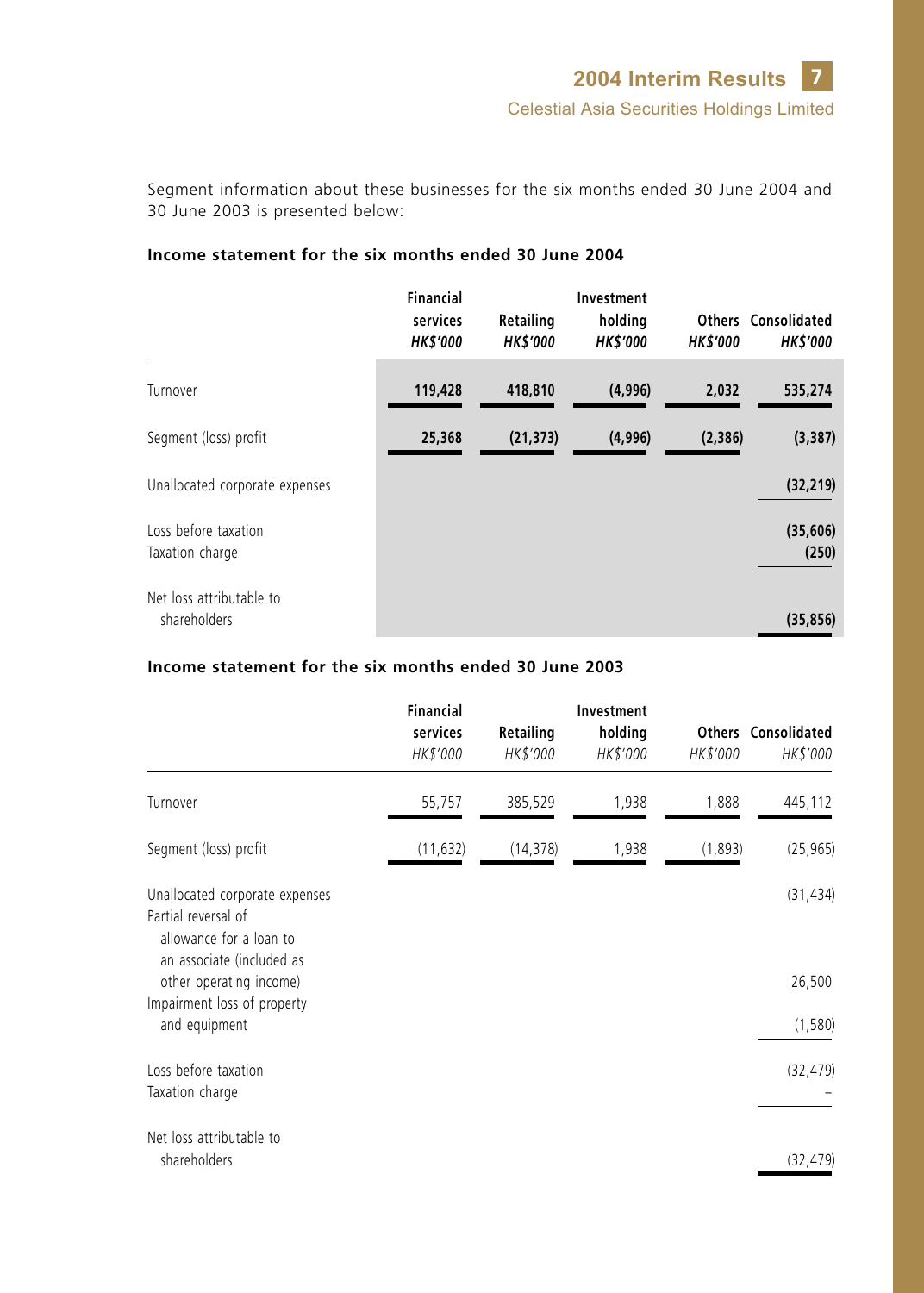#### *Geographical segments*

The Group's turnover and loss before taxation for both periods were substantially derived from Hong Kong. Accordingly, no analysis by geographical segment is presented.

#### **(4) Taxation charge**

Hong Kong profits tax for the period in 2004 has been provided at the rate of 17.5% on the estimated assessable profits for the Group companies after offsetting the respective tax losses brought forward.

No provision for Hong Kong profits tax for the period in 2003 has been made as the Group companies incurred tax losses for the period.

No deferred tax asset in respect of tax losses has been recognised in the financial statements due to the unpredictability of future taxable profit streams.

#### **(5) Loss per share**

The calculation of basic and diluted loss per share for the six months ended 30 June 2004 together with the comparative figures for 2003 is based on the following data:

|                                                                                                  | <b>Unaudited</b><br>six months ended<br>30 June |                  |
|--------------------------------------------------------------------------------------------------|-------------------------------------------------|------------------|
|                                                                                                  | 2004<br><b>HK\$'000</b>                         | 2003<br>HK\$'000 |
| Loss for the purposes of basic loss per share                                                    | (35, 856)                                       | (32, 479)        |
| Adjustment to the share of result of a subsidiary<br>based on dilution of its earnings per share | (3)                                             |                  |
| Loss for the purpose of diluted loss per share                                                   | (35, 859)                                       | (32, 479)        |
| Weighted average number of ordinary shares<br>for the purpose of basic loss per share            | 365,483,827                                     | 314,765,595      |
| Effect of dilutive potential ordinary shares<br>assumed exercise of share options                | N/A                                             | N/A              |
| Weighted average number of ordinary shares<br>for the purpose of diluted loss per share          | 365,483,827                                     | 314,765,595      |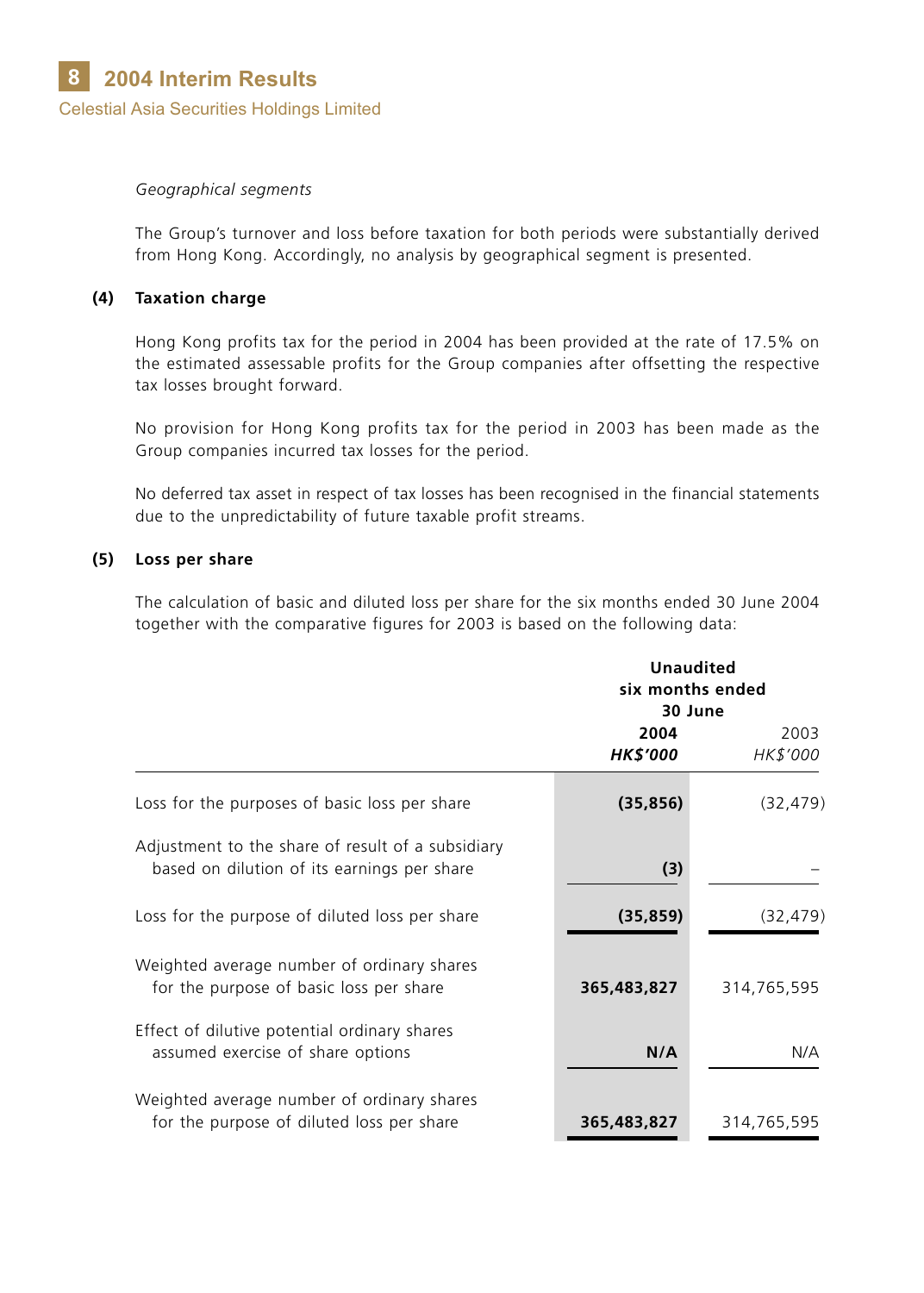The calculation of diluted loss per share for the period of 2004 did not:

- (i) adjust the share of result of a subsidiary as the subsidiary incurred loss; and
- (ii) assume the exercise of the Company's outstanding share options as their exercise would result in a reduction in loss per share.

The calculation of diluted loss per share for the period of 2003 did not:

- (i) adjust the share of result of subsidiaries as the exercise prices of the outstanding share options of the subsidiaries were higher than the average market price of the subsidiaries' shares; and
- (ii) assume the exercise of the Company's outstanding share options as the exercise prices of those options were higher than the average market price of the shares.

#### **(6) Accounts receivable**

|                                                                                                                             | 30 June<br>2004<br>(Unaudited)<br><b>HK\$'000</b> | 31 December<br>2003<br>(Audited)<br>HK\$'000 |
|-----------------------------------------------------------------------------------------------------------------------------|---------------------------------------------------|----------------------------------------------|
| Accounts receivable arising from the business                                                                               |                                                   |                                              |
| of dealing in securities and equity options:                                                                                |                                                   |                                              |
| Clearing houses, brokers and dealers                                                                                        | 76,238                                            | 93,675                                       |
| Cash clients                                                                                                                | 39,123                                            | 49,975                                       |
| Margin clients                                                                                                              | 228,629                                           | 285,895                                      |
| Accounts receivable arising from the business<br>of dealing in futures and options:<br>Clearing houses, brokers and dealers | 60,503                                            | 56,045                                       |
| Commission receivable from brokerage of<br>mutual funds and insurance-linked<br>investment plans and products               | 3,569                                             | 2,909                                        |
| Accounts receivable arising from the business<br>of provision of corporate finance services                                 | 805                                               | 1,058                                        |
| Trade debtors                                                                                                               | 10,214                                            | 8,171                                        |
|                                                                                                                             | 419,081                                           | 497,728                                      |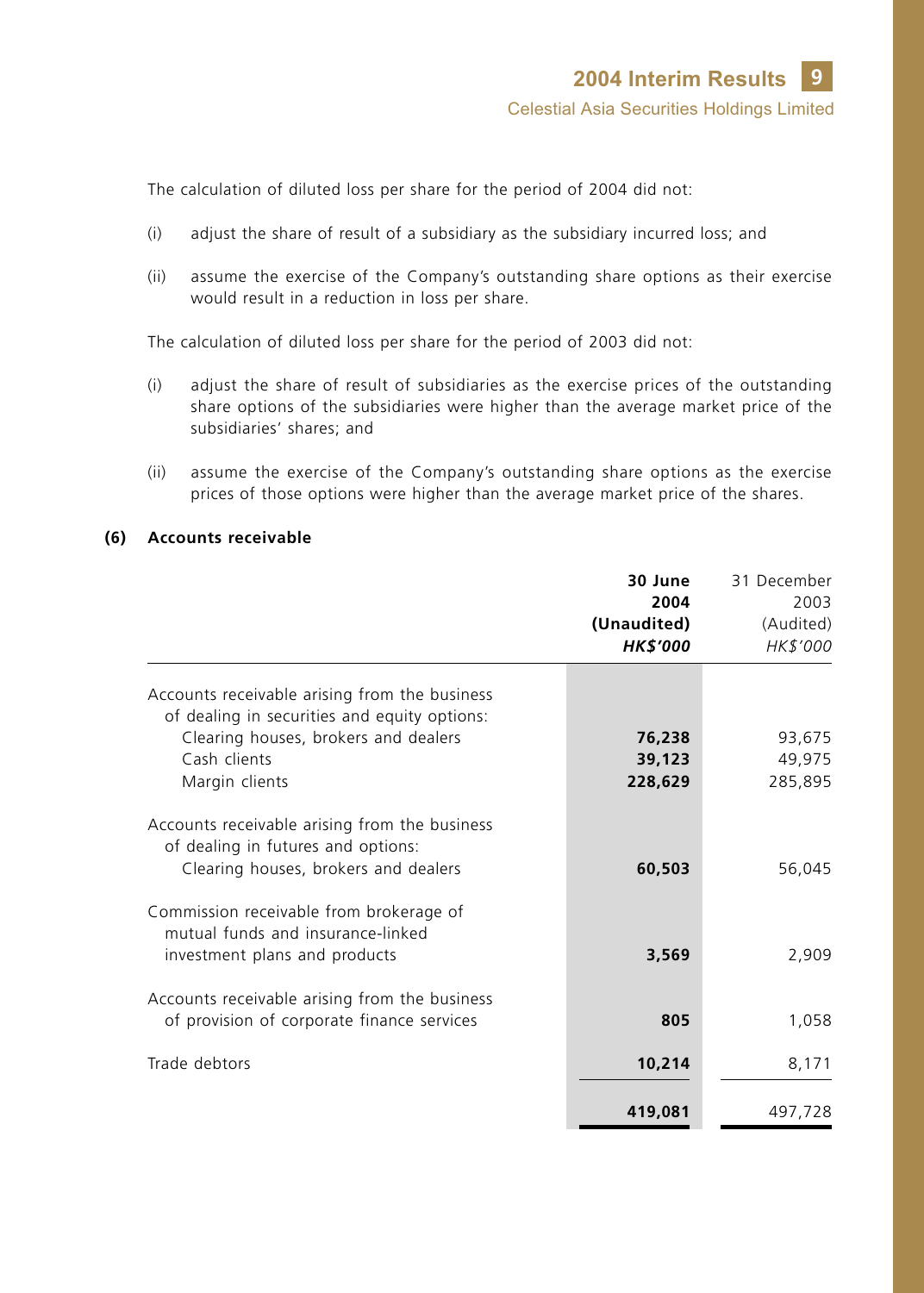The settlement terms of accounts receivable arising from the business of dealing in securities and equity options are two days after trade date, and accounts receivable arising from the business of dealing in futures and options are one day after trade date.

Except for the loans to margin clients as mentioned below, all the accounts receivable arising from the businesses of dealing in securities and equity options aged within 30 days.

Loans to margin clients are secured by clients' pledged securities, repayable on demand and bear interest at commercial rates. No aged analysis is disclosed as in the opinion of Directors, the aged analysis does not give additional value in view of the nature of business of share margin financing.

Included in accounts receivable from margin clients arising from the business of dealing in securities is an amount due from an entity in which Kwan Pak Hoo Bankee has a beneficial interest and is a Director. Details of the amount due from the entity are as follows:

|                                         |                                                    |                                      | Maximum<br>amount<br>outstanding |
|-----------------------------------------|----------------------------------------------------|--------------------------------------|----------------------------------|
| Name of company                         | <b>Balance at</b><br>30.06.2004<br><b>HK\$'000</b> | Balance at<br>31.12.2003<br>HK\$'000 | during the<br>period<br>HK\$'000 |
| Cash Guardian Limited ("Cash Guardian") | 9,800                                              | 9.732                                | 10,606                           |

The above balances are secured by pledged securities and repayable on demand, and bear interest at commercial rates which are similar to the rates offered to other margin clients.

In respect of the commission receivable from brokerage of mutual funds and insurancelinked investment plans and products, accounts receivable arising from the business of provision of corporate finance services and trade debtors, the Group allows a credit period of 30-90 days. The aged analysis is as follows:

|              | 30 June<br>2004<br>(Unaudited)<br><b>HK\$'000</b> | 31 December<br>2003<br>(Audited)<br>HK\$'000 |
|--------------|---------------------------------------------------|----------------------------------------------|
|              |                                                   |                                              |
| $0-30$ days  | 9,139                                             | 8,666                                        |
| 31-60 days   | 1,813                                             | 332                                          |
| 61-90 days   | 1,257                                             | 484                                          |
| Over 90 days | 2,379                                             | 2,656                                        |
|              | 14,588                                            | 12,138                                       |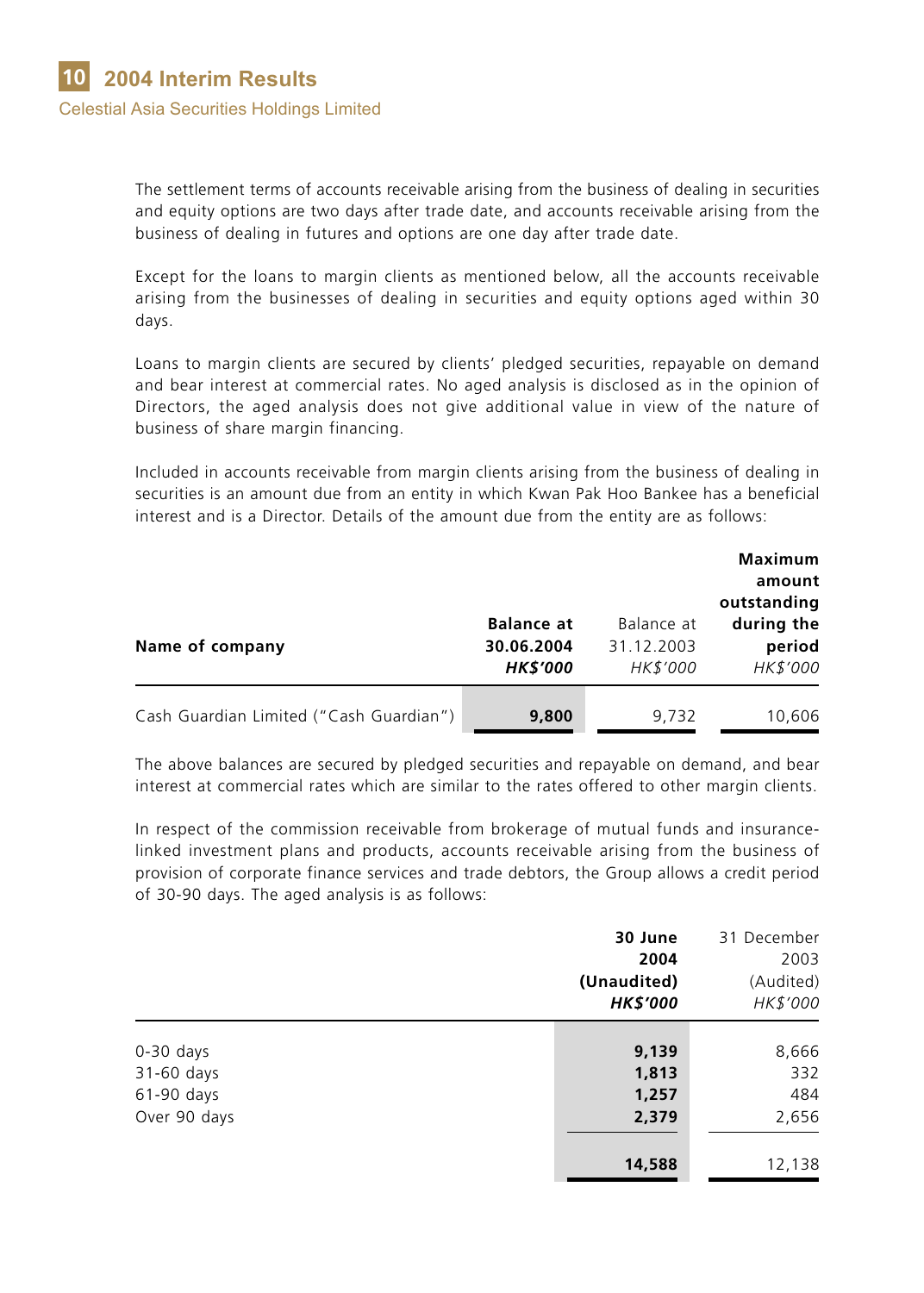#### **(7) Accounts payable**

|                                                                                                                              | 30 June<br>2004<br>(Unaudited)<br><b>HK\$'000</b> | 31 December<br>2003<br>(Audited)<br>HK\$'000 |
|------------------------------------------------------------------------------------------------------------------------------|---------------------------------------------------|----------------------------------------------|
| Accounts payable arising from the business<br>of dealing in securities and equity options:<br>Cash clients<br>Margin clients | 327,146<br>50,413                                 | 373,929<br>69,289                            |
| Accounts payable to clients arising from the<br>business of dealing in futures and options                                   | 134,840                                           | 120,644                                      |
| Accounts payable to clients arising from the<br>business of dealing in leveraged foreign<br>exchange contracts               | 1,695                                             |                                              |
| Trade creditors                                                                                                              | 165,206                                           | 175,617                                      |
|                                                                                                                              | 679,300                                           | 739,479                                      |

The settlement terms of accounts payable arising from the business of dealing in securities are two days after trade date. Except for the amounts payable to margin clients, the age of these balances is within 30 days.

Amounts due to margin clients are repayable on demand. No aged analysis is disclosed as in the opinion of Directors, the aged analysis does not give additional value in view of the nature of business of share margin financing.

Accounts payable to clients arising from the business of dealing in futures, options and leveraged foreign exchange contracts are margin deposits received from clients for their trading of these contracts. The excesses of the outstanding amounts over the required margin deposits stipulated are repayable to clients on demand. No aged analysis is disclosed as in the opinion of Directors, the aged analysis does not give additional value in view of the nature of these businesses.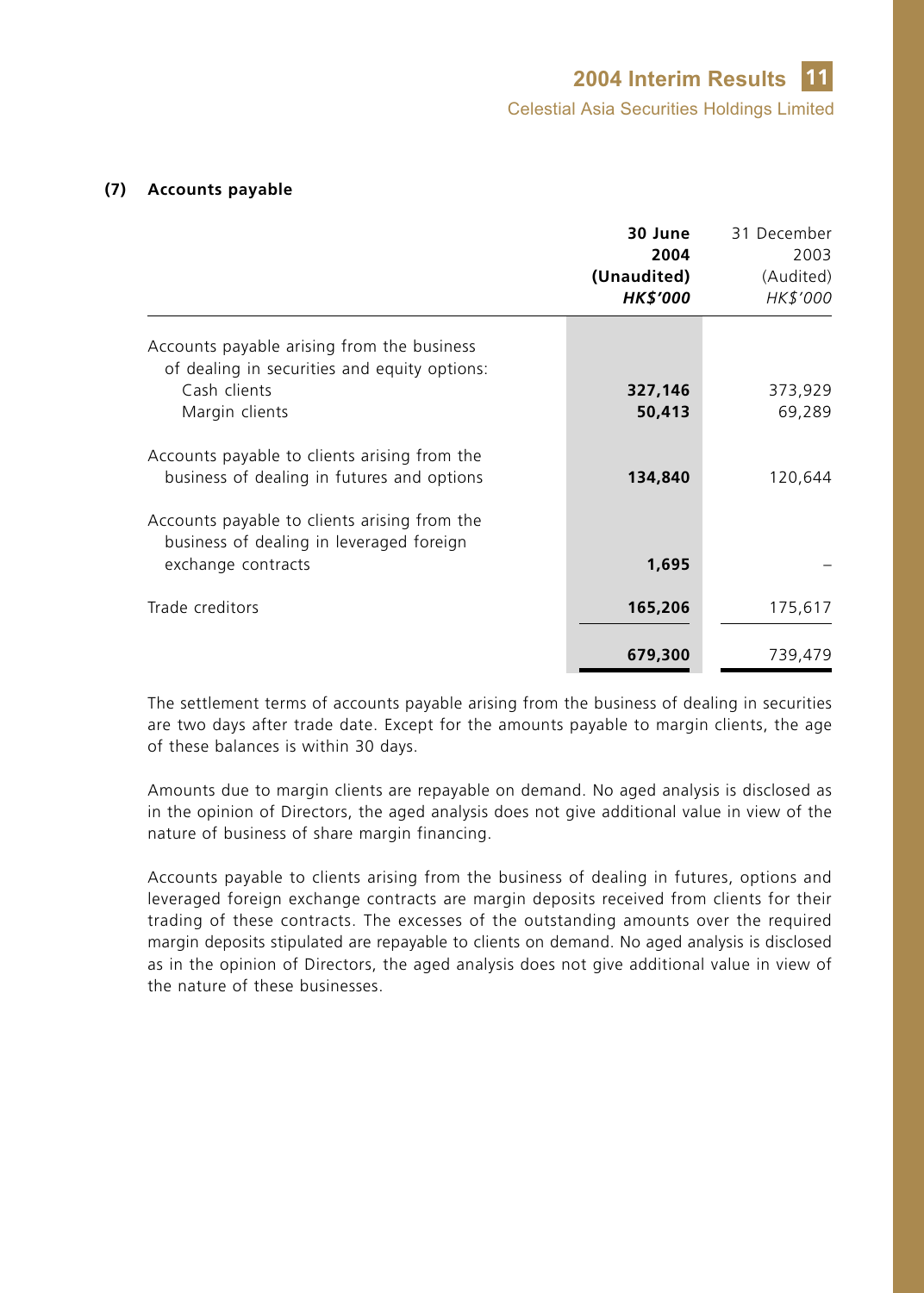The aged analysis of trade creditors at the balance sheet date is as follows:

|              | 30 June         | 31 December |
|--------------|-----------------|-------------|
|              | 2004            | 2003        |
|              | (Unaudited)     | (Audited)   |
|              | <b>HK\$'000</b> | HK\$'000    |
|              |                 |             |
| $0-30$ days  | 71,430          | 63,016      |
| 31-60 days   | 50,286          | 44,563      |
| $61-90$ days | 24,204          | 42,449      |
| Over 90 days | 19,286          | 25,589      |
|              | 165,206         | 175,617     |

#### **(8) Share capital**

|                                                              |      | Number of<br>shares | Amount   |  |  |
|--------------------------------------------------------------|------|---------------------|----------|--|--|
|                                                              | Note | '000                | HK\$'000 |  |  |
| Ordinary shares of HK\$0.10 each                             |      |                     |          |  |  |
| Authorised:<br>At 1 January 2004                             |      | 500,000             | 50,000   |  |  |
| Increase in authorised share capital                         | (a)  | 500,000             | 50,000   |  |  |
| At 30 June 2004                                              |      | 1,000,000           | 100,000  |  |  |
| Issued and fully paid:<br>At 1 January 2004 and 30 June 2004 |      | 365,484             | 36,548   |  |  |

*Note:*

(a) Pursuant to an ordinary resolution passed on 9 February 2004, the authorised share capital of the Company was increased from HK\$50,000,000 to HK\$100,000,000 by the creation of an additional 500,000,000 shares of HK\$0.10 each.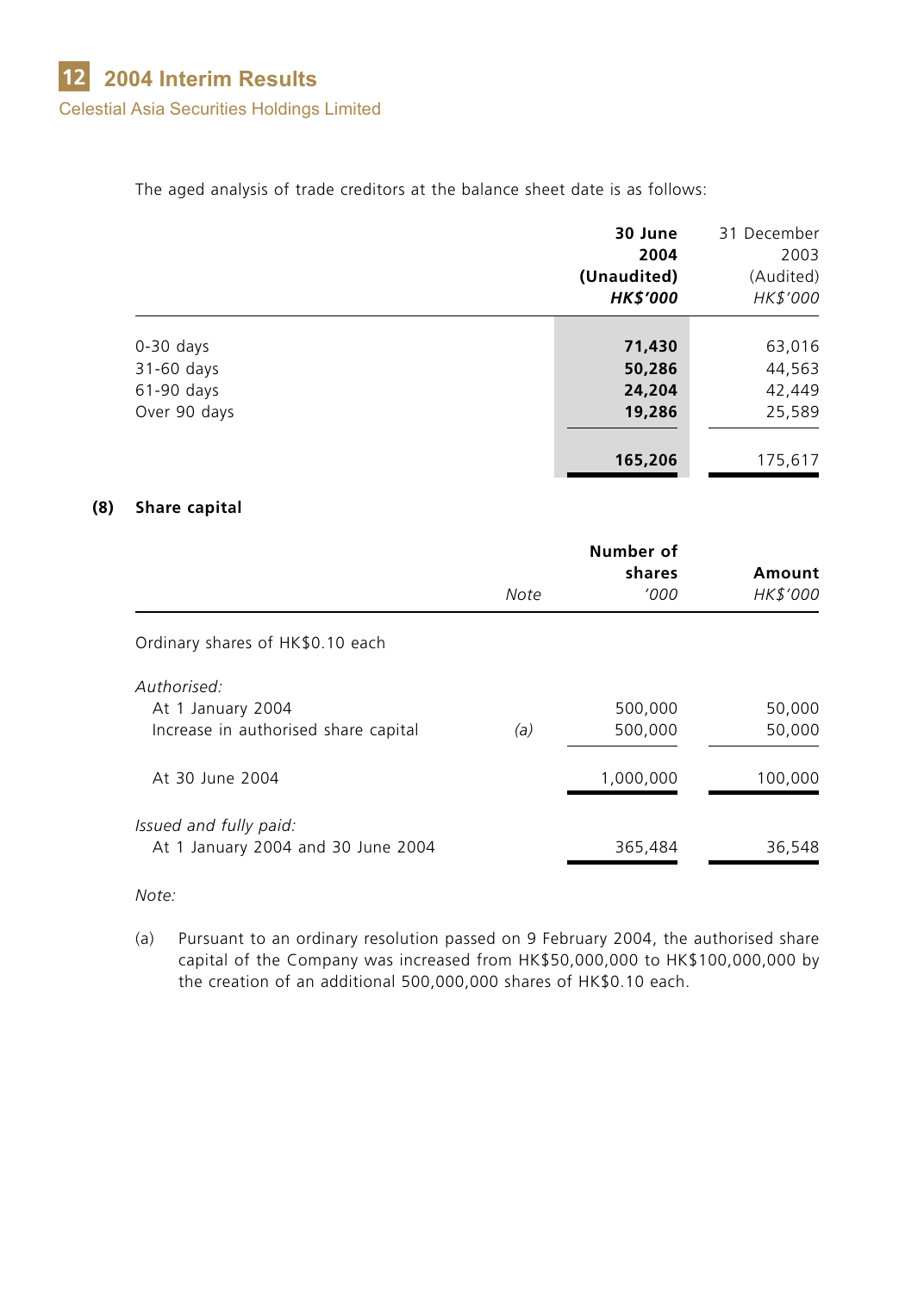#### **(9) Reserves**

|                                             |                            |                                                | Unaudited six months ended 30 June<br>2004 |                           |                                                      |                         | 2003              |
|---------------------------------------------|----------------------------|------------------------------------------------|--------------------------------------------|---------------------------|------------------------------------------------------|-------------------------|-------------------|
|                                             | premium<br><b>HK\$'000</b> | Share Contributed<br>surplus<br><b>HKS'000</b> | General<br>reserve<br><b>HKS'000</b>       | reserve<br><b>HKS'000</b> | <b>Other Accumulated</b><br>losses<br><b>HKS'000</b> | Total<br><b>HKS'000</b> | Total<br>HK\$'000 |
| Beginning of the six months<br>period       | 279,272                    | 16,724                                         | 1,160                                      | 12,314                    | (5, 118)                                             | 304,352                 | 345,257           |
| Premium arising from issue<br>of new shares |                            |                                                |                                            |                           |                                                      |                         | 10,094            |
| Net loss for the period                     |                            |                                                |                                            |                           | (35, 856)                                            | (35, 856)               | (32, 479)         |
| End of the six months period                | 279,272                    | 16,724                                         | 1,160                                      | 12,314                    | (40, 974)                                            | 268,496                 | 322.872           |

## **DIVIDEND**

The Board does not recommend the payment of any interim dividend for the six months ended 30 June 2004 (2003: Nil).

# **REVIEW AND OUTLOOK**

#### **Financial Review**

For the six months ended 30 June 2004, our Group recorded a 20.3% increase in turnover to HK\$535.3 million when compared with the same period last year. During the period, CASH Financial Services Group Limited ("CFSG") recorded a 102.3% increase in turnover to HK\$120.7 million. The increase mirrored the improving investment sentiment in the local stock market as the first half of this year saw a 140.0% improvement in the turnover of securities trading on the Hong Kong Stock Exchange compared with that of last year. CFSG enjoyed a net profit attributable to shareholders of HK\$26.1 million, representing a turnaround from the loss of HK\$12.4 million for the same period last year. For Pricerite Group Limited ("Pricerite"), it recorded a 7.5% increase in turnover to HK\$417.3 million. However, Pricerite suffered a net loss attributable to shareholders of HK\$19.9 million for the period, reviewing that the economic recovery in furniture and household markets was lagging behind other retail sectors which benefited from the increasing Chinese tourists flow into Hong Kong since the second half of 2003. After taking into account the investment loss incurred from trading listed securities and the costs of developing our global distribution network for our branded products, our Group recorded a net loss attributable to shareholders of HK\$35.9 million for the period under review. The resulting total shareholders' equity for the Group on 30 June 2004 amounted to HK\$305.0 million, as compared to HK\$340.9 million at end of last year.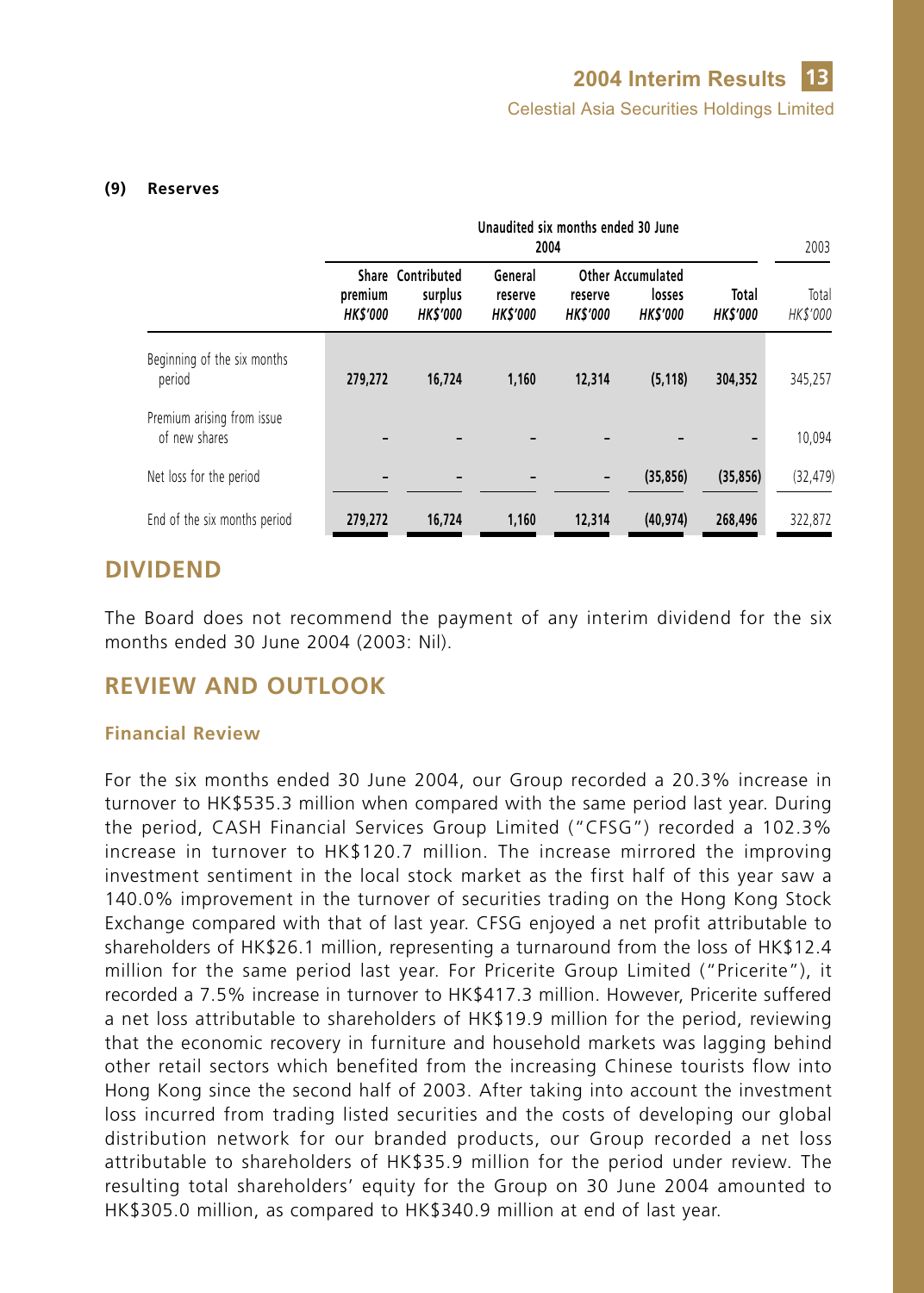On 30 June 2004, our cash and bank balances stood at HK\$632.7 million as compared to HK\$664.5 million on 31 December 2003. The slight decrease in cash balances was mainly due to (1) the increase in the Group's listed securities investment; (2) the consideration paid for the property acquired in April 2004; and (3) the operating loss incurred for the period. Despite the mild reduction in cash balances, our liquidity ratio remained healthy at 1.2 times on 30 June 2004, virtually unchanged from 31 December 2003.

Our total bank borrowings on 30 June 2004 slightly increased to HK\$342.3 million from HK\$341.9 million on 31 December 2003. As at the end of the period, the ratio of the total bank borrowings to shareholders' equity was 1.1 as compared to 1.0 on 31 December 2003. We are confident that the gearing was maintained at a prudent level, especially when the majority of our bank borrowings were used in back-toback margin financing for the clients of CFSG.

All of the Group's borrowings are either in HK dollar or US dollar, with the interest rates priced at close to banks' funding costs. By using effective instrument to hedge any adverse changes in foreign exchange and interest rates, the Group's exposure to both foreign currency and interest rate fluctuation was insignificant. On 30 June 2004, the Group's listed investment securities were valued at HK\$112.3 million and a loss on investment of HK\$10.5 million was recorded for the period.

As at 30 June 2004, leasehold properties at their carrying value of approximately HK\$68.8 million, bank deposits of HK\$20.8 million and listed investment securities valued at HK\$239.4 million were pledged to secure a bank term loan and general banking facilities granted to three subsidiaries. Save as aforesaid, the Group had no other material contingent liabilities at end of the period.

In December 2003, our Group entered into a conditional sale and purchase agreement to acquire the entire equity interest in a company, which would hold a property in Beijing, China, at a consideration of approximately HK\$233.7 million. The acquisition was expected to complete in late April 2004. On 24 May 2004, our Group entered into a cancellation agreement to terminate the said sale and purchase and had released our Group from all its obligations under the said conditional sale and purchase agreement.

In April, the Group completed the acquisition of a residential property located in Hong Kong at a consideration of approximately HK\$39.4 million. Save as aforesaid, our Group did not make any other material acquisitions or disposals, or hold any other significant investment during the six months ended 30 June 2004. We do not have any future plans for material investments or capital assets.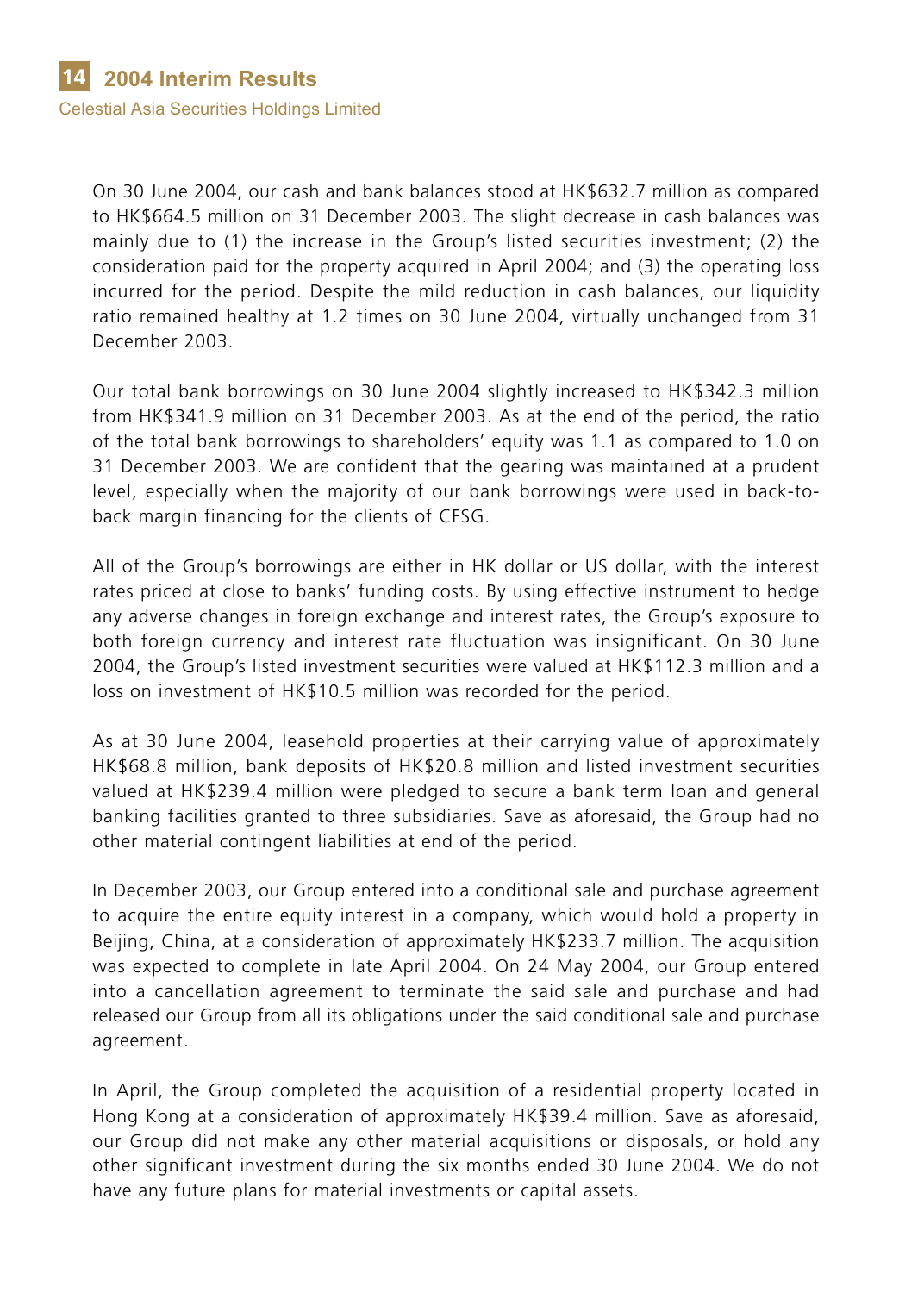#### **Industry Review**

The Hong Kong economy continued to gather momentum on the back of the US economic recovery and the strong rebound in domestic consumption. With the improvement of consumer spending, investment sentiment improved and the average daily turnover by value for the first six months of 2004 on the Hong Kong Stock Exchange increased to HK\$16,508 million from HK\$7,110 million during the same period in 2003.

Retail sales in the first half of 2004 improved by 13.4% in value or 11.2% in volume; while in June 2004, the value of total retail sales increased by 14.5% as compared with June 2003. However, while Pricerite's revenue registered improvements, we continued to combat the residue effect of the poor economic fundamentals during the past two years as consumer price sensitivity continued to hamper efforts to improve gross profit margins. This was reflected in the 1.3% year-on-year decrease in Composite Consumer Price Index for the first half of 2004, with specific yearlong decline registered in durable goods. This shows that despite the retail market is recovering as a whole, our household sector is still suffering from price and margin pressures.

#### **Business Review**

### **For CFSG**

The persistent pursuit of CFSG on product diversification and focus on cost leadership continued to be the primary drivers of its business growth during the first half of the year. The market recovery was, however, hampered by a number of external uncertainties emerging during the second quarter. These include the concern of an overheating economy in Mainland China and its ability to engineer an economic softlanding; the rising interest rate pressure in the US as the US economy continued to show signs of recovery; and the rising energy prices.

During the period, despite rising costs resulting from the recovering Hong Kong economy, CFSG managed to maintain its cost leadership objective to keep the cost structure lean and effective.

At the same time, we continued to diversify CFSG's product offerings so as to further establish CFSG as the financial services house of choice for its clients.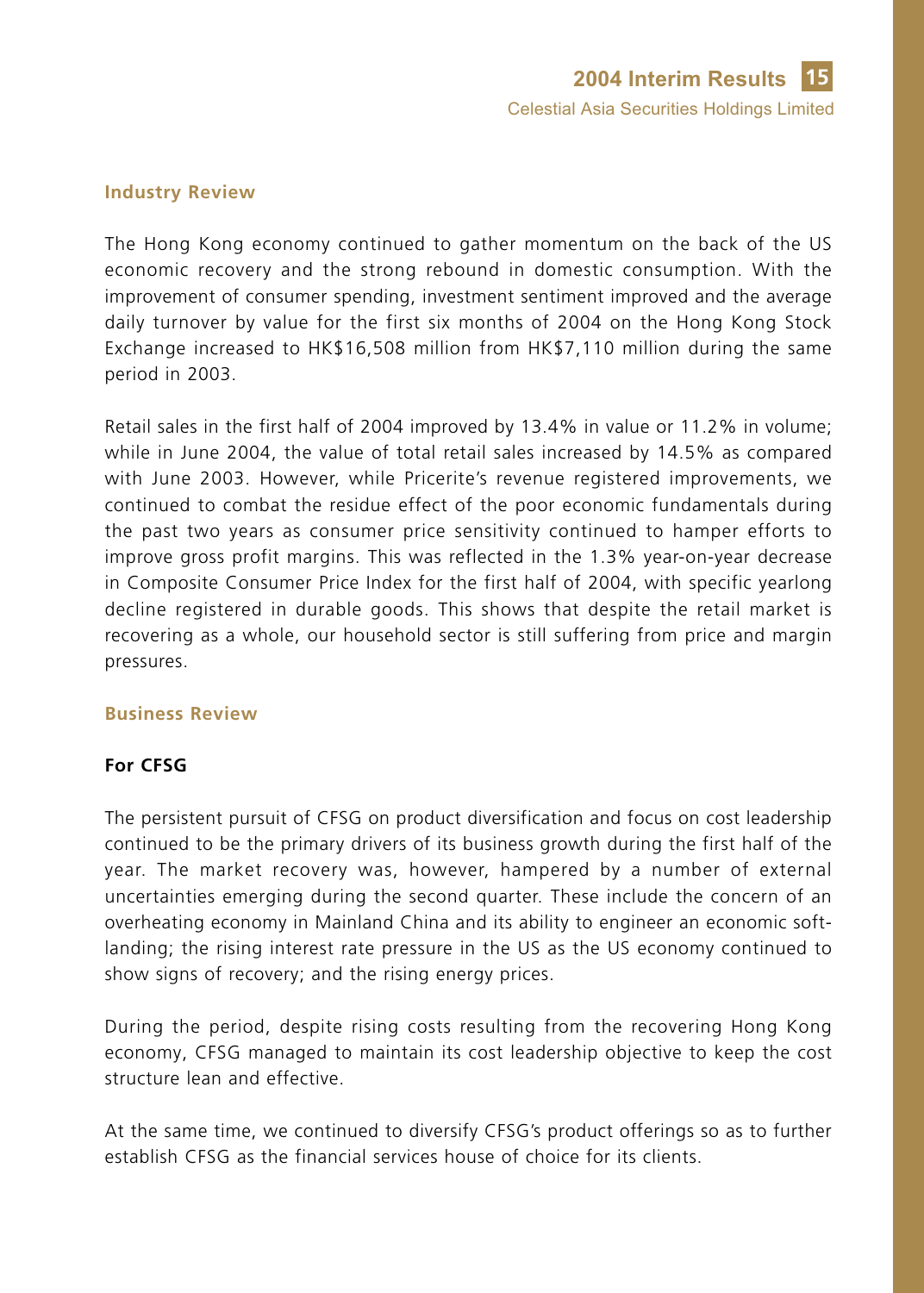As part of our wealth management and brokerage integration initiatives, an investment centre at Hunghom was opened in May. Since its opening, a number of investment seminars were held for the local community and subsequently attracted many prospective clients to sign up for our service. In addition, we have also put in an investment centre in CFSG's main office for clients to research and gather investment information.

The growth of CFSG's wealth management business, CASH Frederick Taylor, acquired in July 2003, is on course. As the business continues to grow, in less than twelve months, its contribution to CFSG has exceeded 12% in the second quarter. CFSG will continue to expand its customer base and enhance product offerings by leveraging on the cross-selling synergy within CFSG.

CFSG's investment banking division participated in a number of major IPOs in the Hong Kong market in the second quarter. We expect our investment banking division to remain active in the IPO market as a sponsor and underwriter in the second half.

For the six months under review, CFSG's turnover was made up of 83.9% from fees and commission income from our brokerage and wealth management businesses, with the remaining 14.0% and 2.1% from financing business and investment banking, respectively.

## **For Pricerite**

Despite continued margin pressure, Pricerite continued to sharpen its business edges to provide the best value and quality lifestyle and basic home improvement solutions to customers. More importantly, we have made significant progress towards expanding our business reach internationally and in Mainland China.

## *Merchandising Re-engineering to Improve Overall Product Efficiency and Hence Profitability*

We maintained our philosophy to meeting the needs of our customers as our primary management objective during the first half of 2004. Complete revamp of Pricerite's merchandise has been carried out during the period under review. Outdated and slow-moving merchandises were replaced with the more fashionable and needful products. Centralised purchasing has been launched to further improve the overall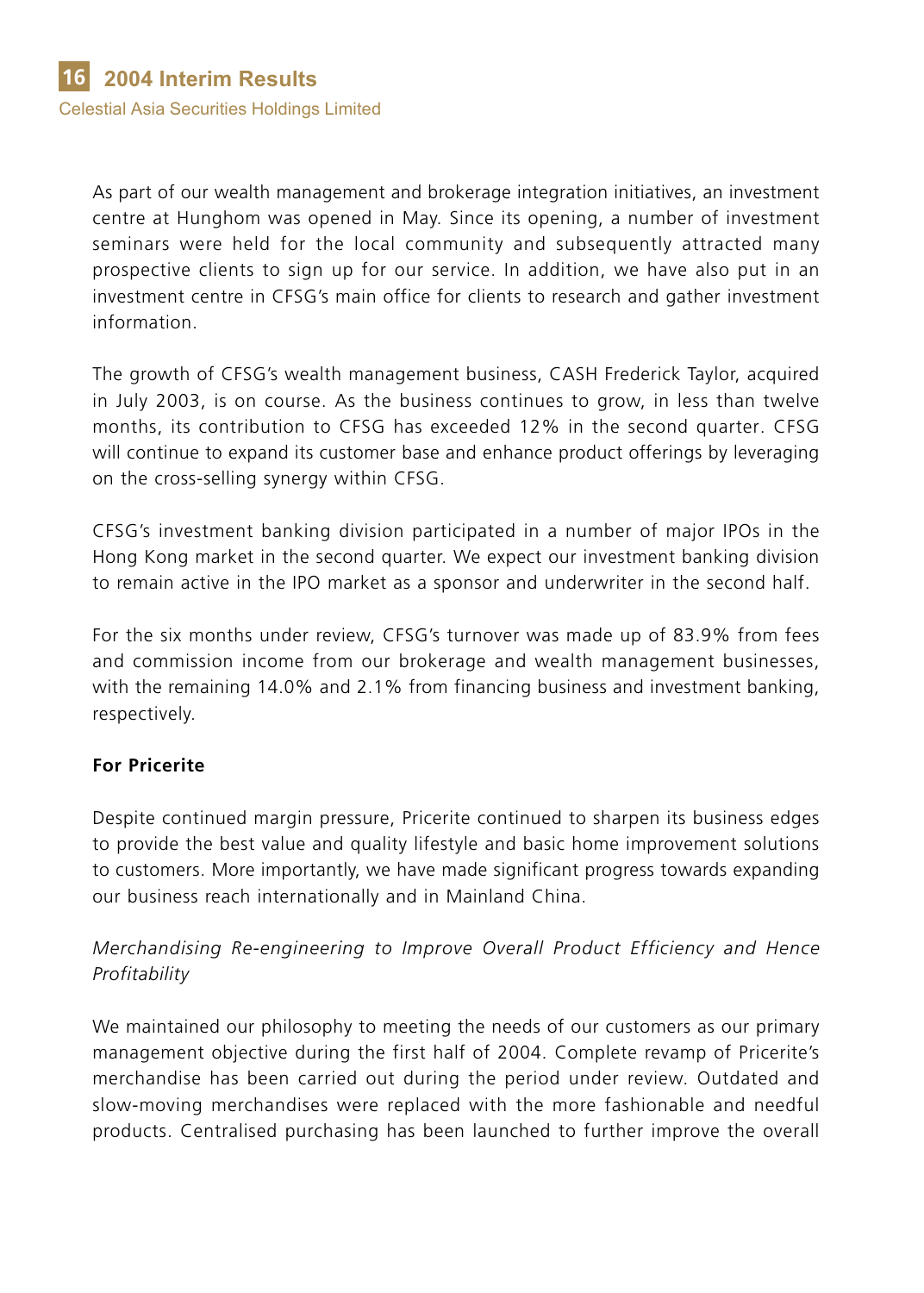product efficiency. Product range planning has also been implemented to better match customer preferences with our product offerings. Constant reviews on product performance were systemised, so as to lower our inventory level. Strategic alliances were also made with quality vendors. In a nutshell, our aim is to offer our customers with a wide selection of quality merchandise at value-for-money prices.

Furthermore, Pricerite continued to invest in the management information system so as to maximise the supply chain efficiency. System integrity for data-mining was enhanced and linked with Pricerite's replenishment system, facilitating the implementation of pricing and merchandising strategies and eventually to improve its gross profit margin and better control its inventories.

### *Strengthening the Brand with the Relationship of Customers*

In order to better serve the customers, Pricerite launched "The Club" – a loyalty programme to Pricerite's customers during the period under review. The Club was launched in June with over 5,000 quality members. We target to recruit 10,000 members eventually to enable us to develop and tailor the most suitable marketing strategy to our members to maximise revenue. Furthermore, we continued our joint promotion programmes with major merchants and credit card companies to provide promotional offers to our customers. To name a few, they include Warner Brothers, HSBC, American Express, Bank of East Asia, and Nestle.

#### *Fine Tuning Our Network to Better Serve the Hong Kong Community*

During the period, we continued our regular review on individual store contribution to overall profitability. As a result of this continuing exercise, we closed a total of three stores that were below our performance targets, namely, Riviera Garden, Wo Che and Manly Plaza. As at 30 June 2004, Pricerite's store network comprised a total of 42 stores. At the same time, as part of our initiatives to fine tune our network coverage to better serve the Hong Kong community and to test potential for new possible site locations, we conducted road shows in shopping malls in Siu Sai Wan, Sau Mau Ping and Taipo.

Simultaneously, we locked in a new site planned for opening at Metro City Plaza, Tseung Kwan O in August 2004.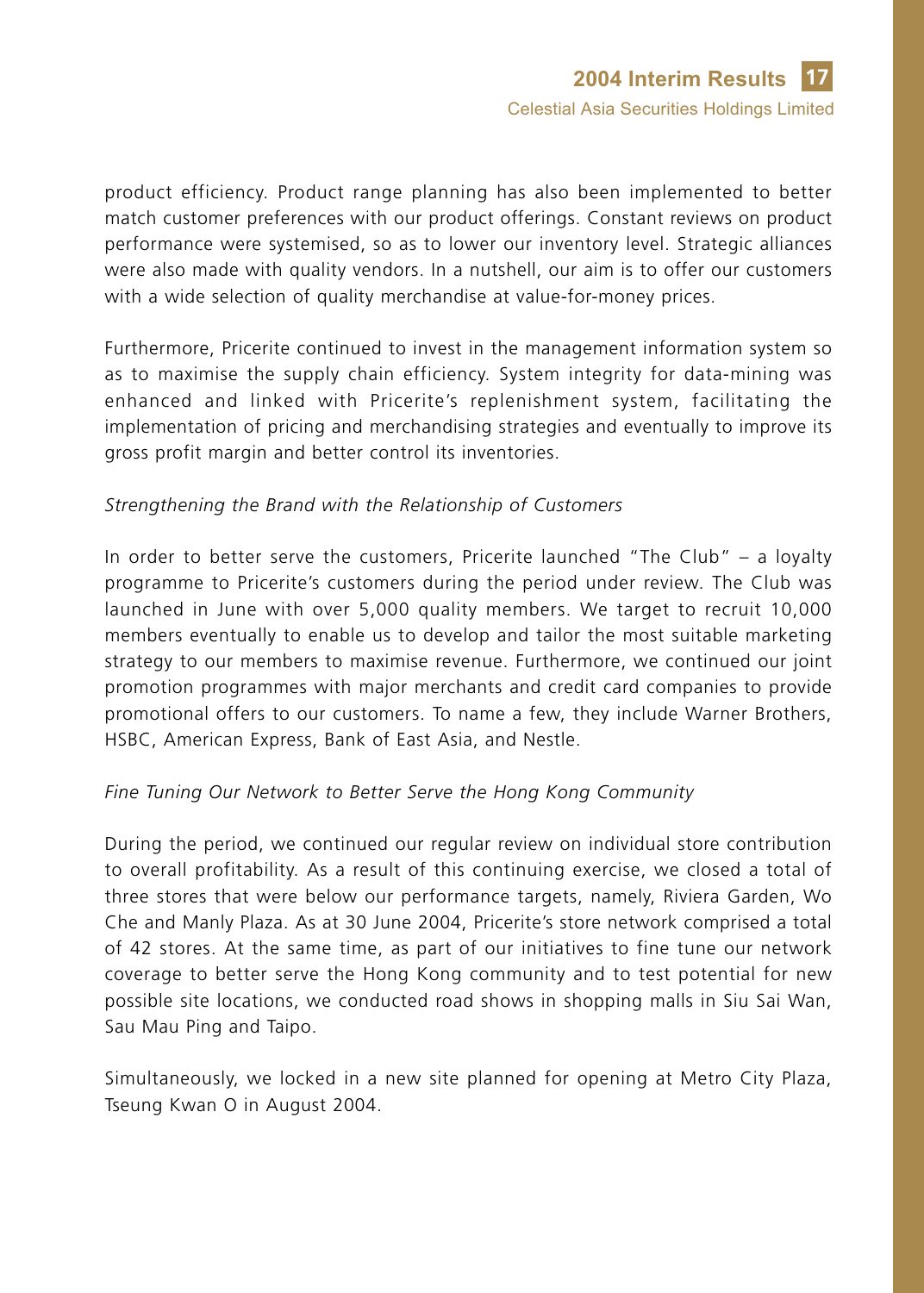#### *Enhancing Customer Service*

We continued to organise Mystery Shoppers Programme and Outstanding Customer Service Awards Programmes to enhance customer service and store management quality. We maintained our commitment to staff development registering over 1,000 training hours during the first half of 2004 on customer service, product knowledge, sales techniques and system and procedures.

Our dedication to enhancing our services culminated in two Distinguished Salesperson Awards and one Outstanding Young Salesperson Award being presented to Pricerite's frontline staff in the 36th Distinguished Salesperson Award Programme as organised by The Hong Kong Management Association in June 2004. Participants of the said programme mainly came from the service sector like banks, insurance company, airlines, telecommunications companies and property agencies.

### *Improving Customers' Shopping Experience*

During the period, we maintained our goal to improve the shopping environment in our stores and continued with Pricerite's store image revamping initiative with a systematic programme to replace the previous corporate identity with the new identity system to standardise corporate identity and image.

Simultaneously, we began a programme of revamping the layouts of our stores and improving the location of our product departments according to customer flow as well as our new product strategy.

Pricerite also started rolling out the Planogram system to increase its product display efficiency. This new system was first launched in its category-killer sections in April 2004, with the rest of the product departments scheduled to be implemented in the coming months.

### *Sharpening Tools*

We continued our on-going efforts to enhance our operational system efficiency and effectiveness. We applied advanced technology to daily operations such as computerised ordering system, warehouse management system and inventory management system.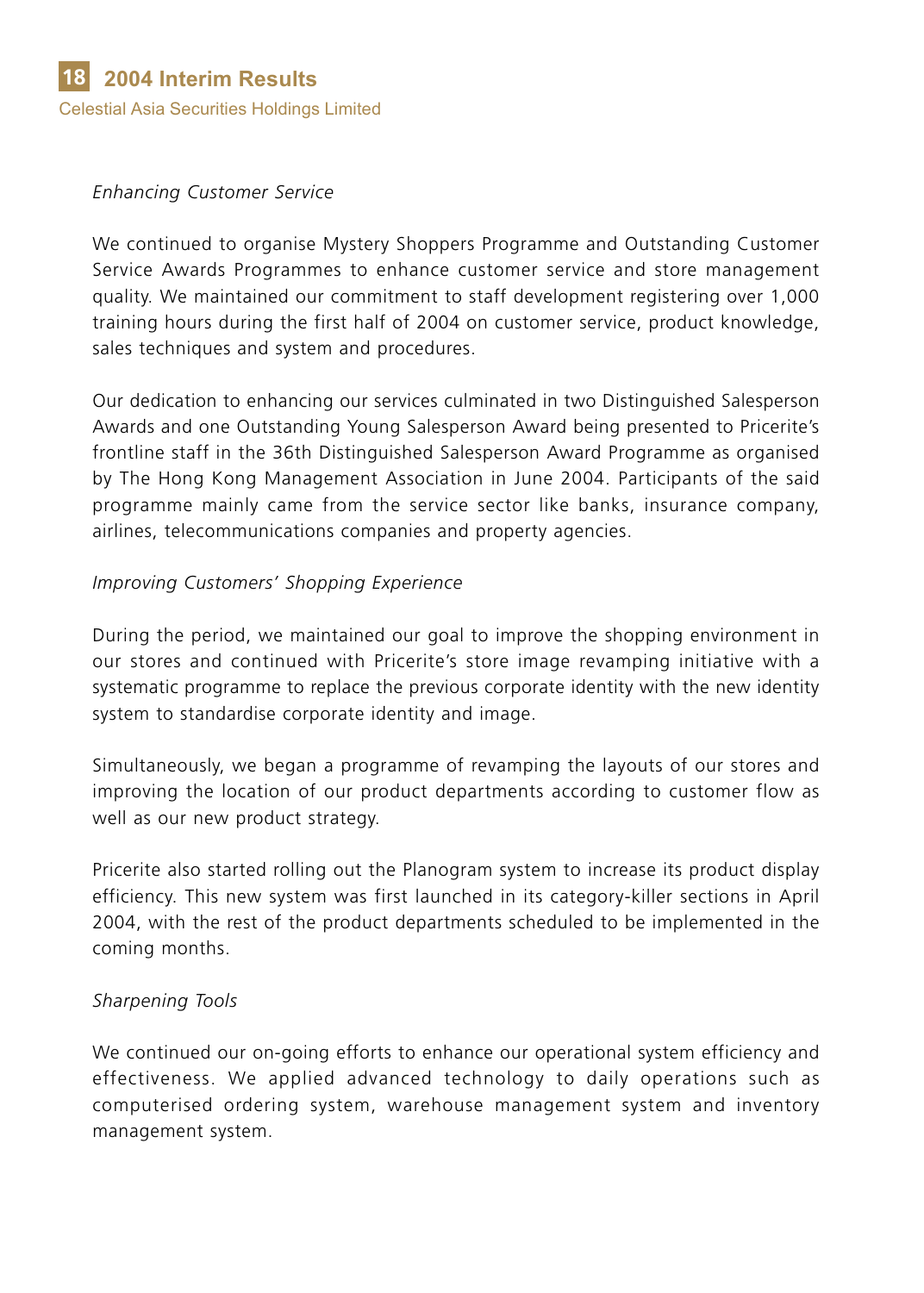We also established Key Performance Indicators for monitoring the business performance and to perform industry performance bench-marking. Simultaneously, we strengthened the management information system for management decisionmaking.

## **For Halo Group Limited ("Halo")**

During the first half of 2004, Halo continued to develop its client base and product portfolio in both corporate and retail markets. For the corporate market, e-marketing products have been successfully developed and launched, which were well received by our clients. For the retail market, the breakthrough concept "Halo 3C Zone" has been launched in selected Pricerite stores, offering consumer electronic and IT products and advisory services, including the provision of our established brand of personal computers "Halo PC".

## **For Cosmos Global Limited ("CGL")**

During the first six months of 2004, CGL participated and exhibited in four international exhibitions in the United Kingdom, South Korea, and Hong Kong. The development of our distribution network continued with the number of retail outlets carrying brands under CGL's management expanding to over 1,000. Our distribution in Malaysia, South Korea and Australia began operation. Significant inroads were made as a result of our trade fair participations in terms of development of our distribution reach through potential partnerships and CGL is in active dialogues with multiple parties with the aim to begin distribution into North America, Europe and additional Asian territories.

### **China and International Business Development**

#### *Pricerite China*

To further strengthen Pricerite's presence in Guangzhou, we began a relocation programme to move the existing store from the southern region to the Tian He area in the northern region. The target opening for the new store in this Northern Guangzhou area is planned for the second half of this year. The new store is favourably located at a popular shopping area with proximity to excellent customer traffic and easy access to the subway network. The move is expected to boost both Pricerite's sales and corporate image in Guangzhou. Similar location strategy will be adopted in Pricerite's future store selection in Guangzhou. In Shenzhen, Pricerite's fourth outlet was opened in the new B&Q home decoration and building materials mall in the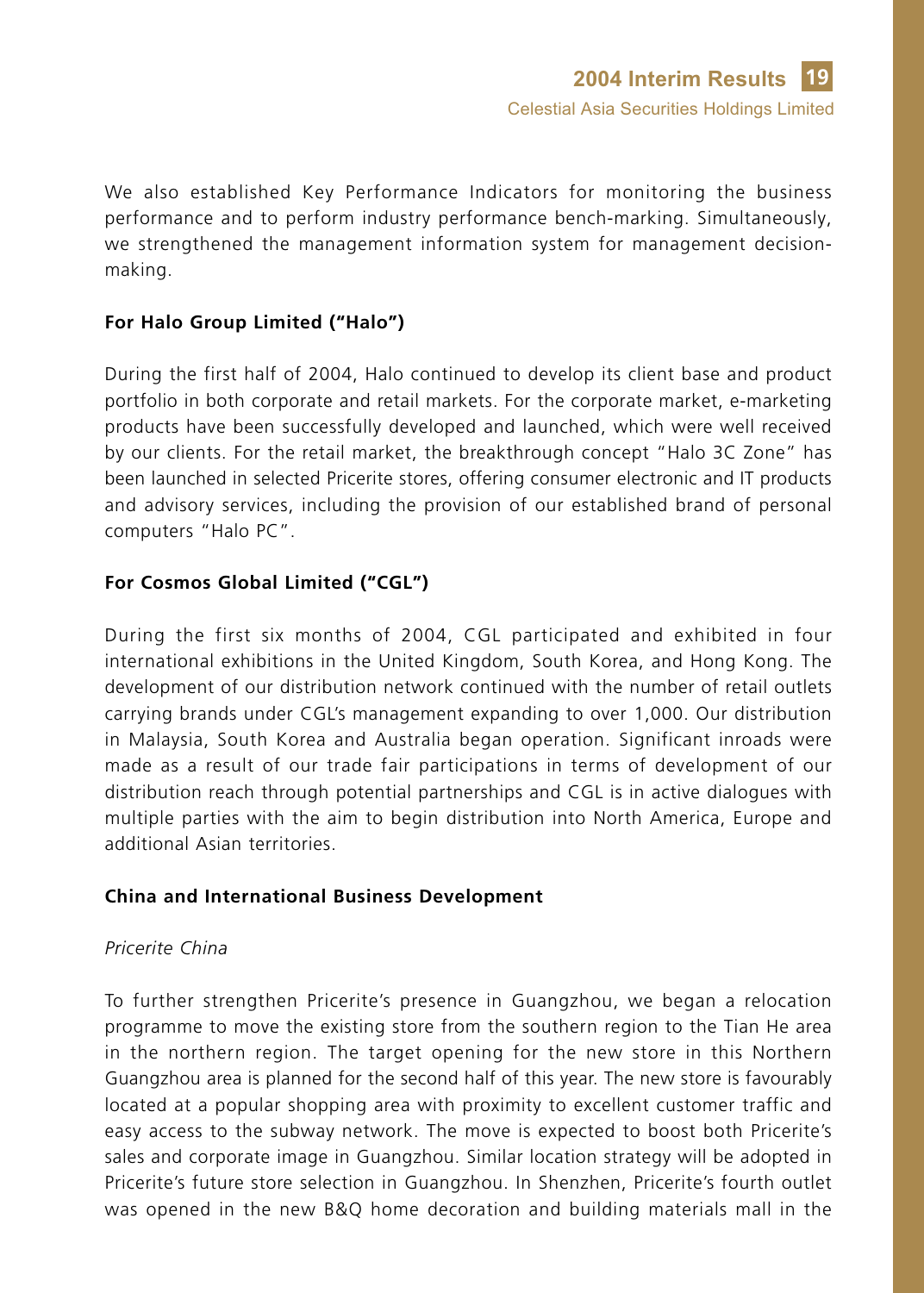second quarter. The new outlet offers a specific series of products on a modern lifestyle concept. Business progress on the Shenzhen outlets has been satisfactory.

### *Pricerite International*

In 2004, Pricerite has secured a supply chain management contract with Abdulrahman Saad Al-Rashid and Sons Company Limited (ARTAR Group), a Saudi investment group, for setting up a new retail store in Riyadh, which is expected to open in June 2005, marking Pricerite's move from a local retailer into an international supply chain service provider.

### *Joint CASH Companies Initiatives*

We participated in several international trade fairs through joint initiatives between Pricerite, CGL and Halo including the Spring Fair in January as well as the BBC Good Homes Show in June at the National Exhibition Centre in Birmingham, United Kingdom. Market responses were highly positive resulting in negotiations to form long term partnerships and strategic alliances to develop international trading and supply chain management businesses proceeding in earnest.

### **Outlook**

### **For CFSG**

On the external front, the US and the Japanese economies continue to show strong signs of recovery, strengthening the outlook for exports. The Chinese economy appears to be slowing but its growth rate appears to be sustainable at still a highly respectable rate of growth between 7 to 8%. Nevertheless, the tightening measures introduced since the second half of 2003 should have an impact on the economy, particularly the seemingly overheated sectors such as steel, aluminium, cement and property. Rising inflation in Mainland China might lead to interest rate hikes in the second half in 2004. In the US, the recent and expected hikes in interest rates will likely cause interest rates in Hong Kong and most part of the region to follow.

On the domestic front, the economy continues to show signs of strengthening and deflationary pressure seems to be easing. Unfortunately, high oil prices will likely have a dampening effect on growth.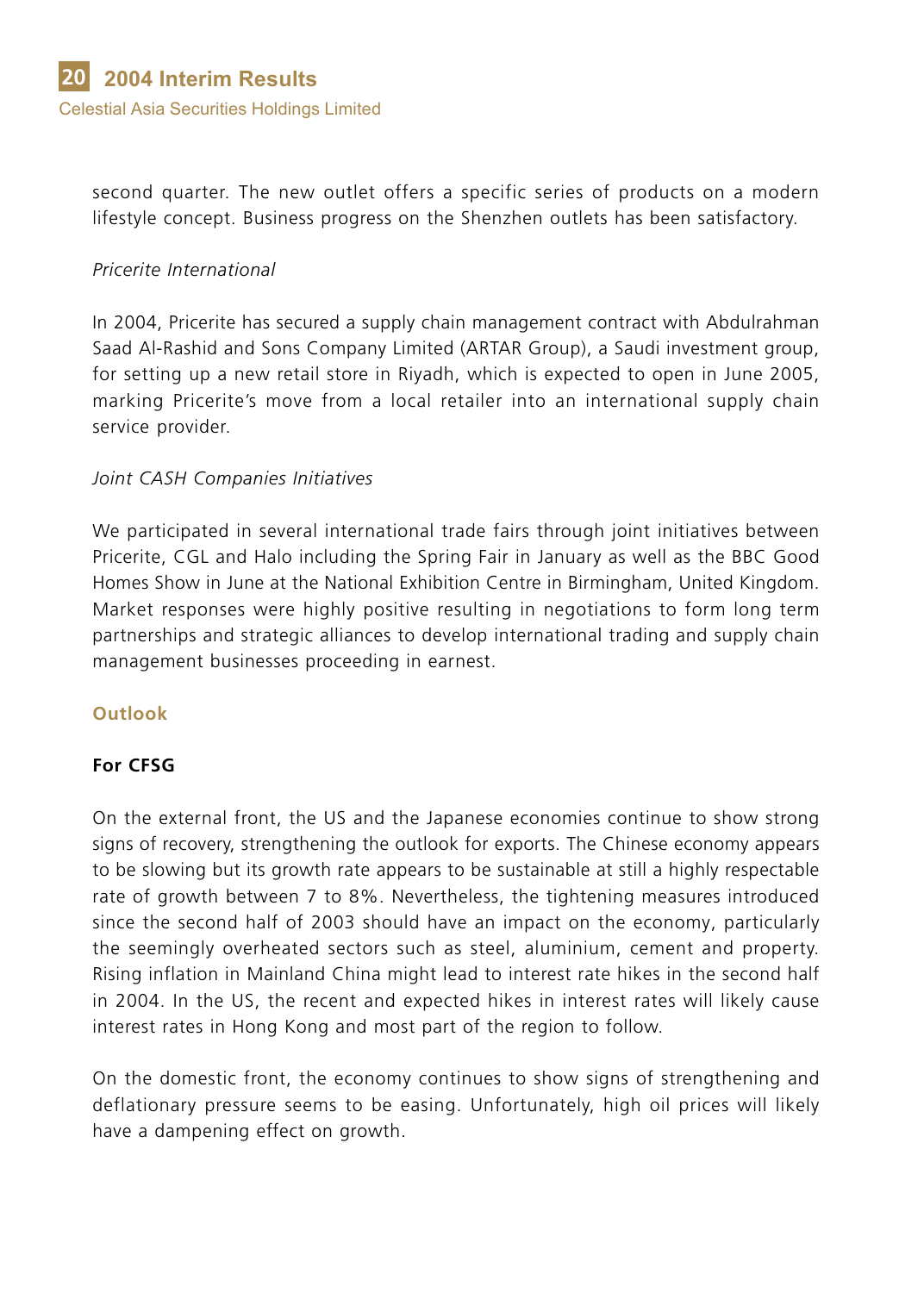We expect that we shall continue to see fund-raising and financial advisory activities to rise as more Chinese private-sector companies express interest to tap the capital markets abroad. This will boost the capital market activities and demand for professional services in Hong Kong.

For our brokerage business, CFSG shall continue to maintain its vigilant cost management and control and at the same time continue to diversify its client base. CFSG aims to continue with its plans to increase the integration of brokerage services and products with its wealth management business to increase income and build resilience against the cyclical nature of the brokerage business.

CFSG plans to further expand its wealth management business to achieve its goal of diversifying CFSG's income streams. Savings-to-income ratio in Hong Kong is among the highest in the region. The penetration of wealth management service is still low in Hong Kong relative to that in the mature economies in the West. We are confident that the growth potential for the wealth management business is strong.

Mainland China's long-term economic outlook remains bright despite the near-term uncertainty over its ability to engineer an economic soft-landing. We anticipate that the Chinese authorities will focus more on the quality rather than the quantity of growth. Against a likely backdrop of a sustainable rate of economic growth in the range of 7 to 8%, we expect demand for equity funds, particularly from Chinese private-sector companies, will be strong. Hong Kong, with its unique position and a good understanding of the Mainland China, will continue to be the preferred destination for Mainland companies to raise funds through both the IPO market and secondary market. CFSG's investment banking division is strategically-positioned to capture these opportunities, especially in the SME (small and medium sized enterprises) segment, where we have developed a growing presence as well as a proven track record.

As we emphasise the importance of business and revenue diversification, we will continue to position CFSG as the financial services house of choice and expand its product offerings and customer base through cross-selling synergies and new investment opportunities.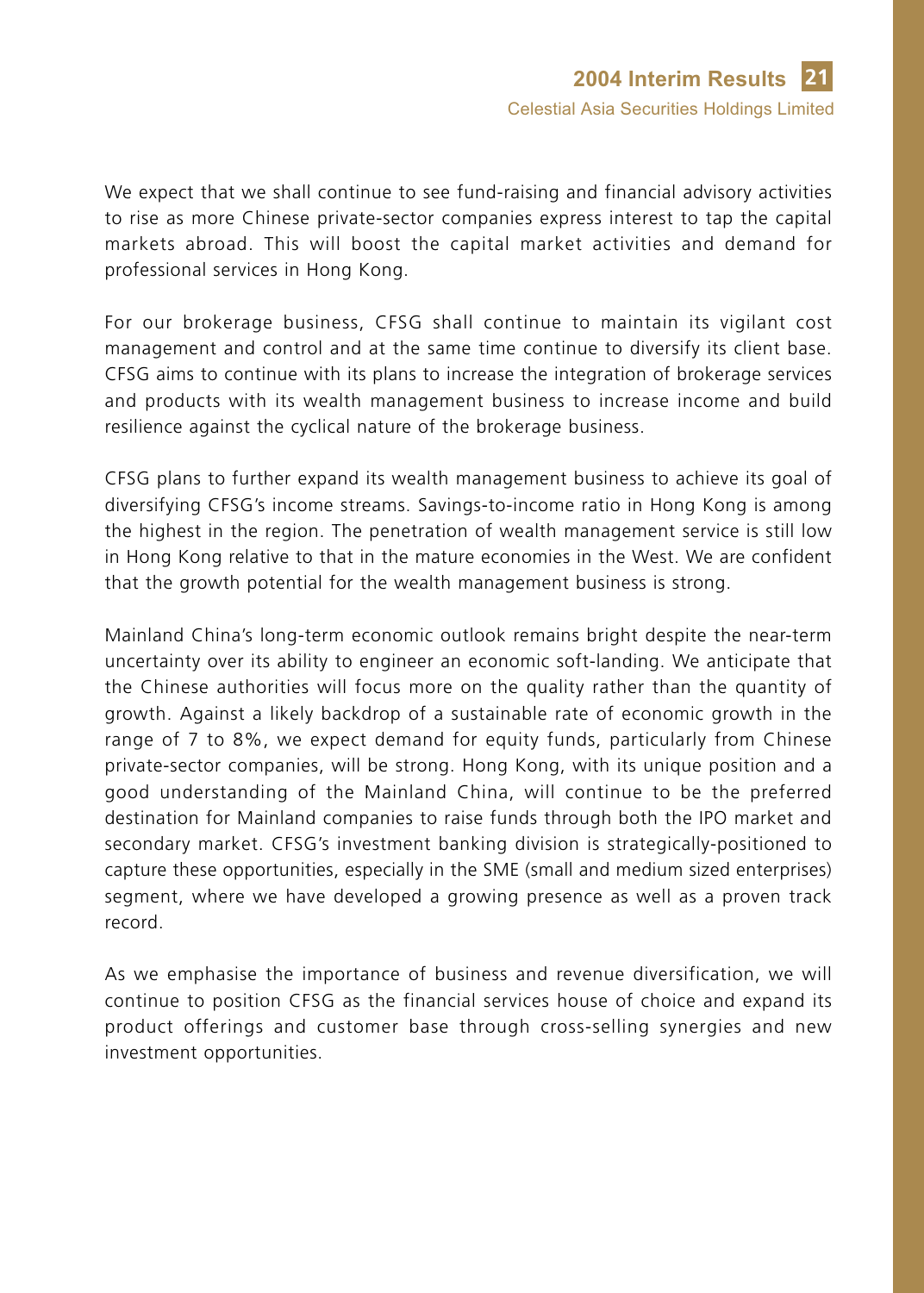### **For Pricerite**

#### *Hong Kong*

We anticipate that the economic recovery will continue for the rest of 2004. However, evidence has suggested that the increased revenues in the retail sector are mainly attributable to the few sectors that benefit directly from the influx of Chinese tourists to Hong Kong, such as branded garments, watches and jewellery, and consumer electronics.

Given this macroeconomic environment, we hold the view that consumption in furniture and household products will continue to improve, yet at a lower rate than the overly growth in retail sales. As the property market maintains its recovery, we believe that demand in furniture will continue to grow.

We will continue to re-engineer Pricerite's merchandise mix so as to satisfy the everchanging tastes of our customers.

All in all, we are in a view that the second half of 2004 will see further improvement in Pricerite's sales growth and gross contribution.

### **For Halo**

Halo will continue to develop the marketing of consumer electronic and IT products, both locally and into the international markets, for example, Europe, Middle East and Asia. We will continue to expand our system integration and software businesses for our corporate clients. In particular, we plan to establish our presence in Mainland China in the second half of 2004, through strategic partnerships with major IT and software service providers, content providers and application technology vendors.

### **For China and International Business Development**

#### *Pricerite China*

In line with our China expansion plan, Pricerite has submitted an application for a solely-owned retail licence under CEPA in Mainland China in early 2004. We are among the first lot of applicants which has successfully obtained the approval from the Shanghai government authorities on the licence under CEPA in May. The application is now under final processing in the Ministry of Commerce in Beijing. The approval is expected to be obtained within the year. With the licence, we plan to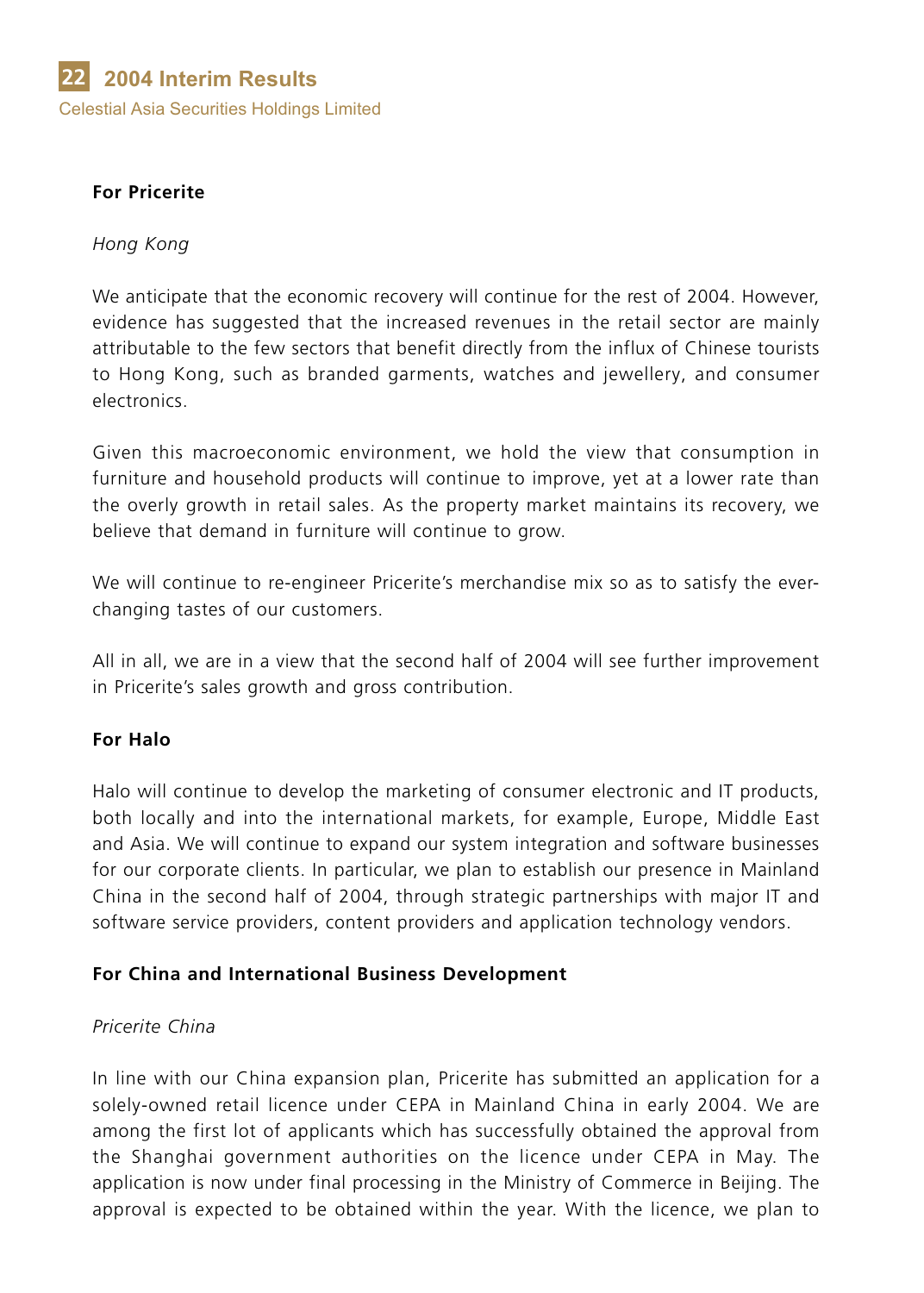open retail stores in Shanghai. These outlets will offer a well-selected mix of household products that specifically cater for the needs of the Shanghai consumers. At a later stage, we plan to extend Pricerite's retail network to other parts of Eastern China aiming to capture the booming consumption power in the region.

### *Pricerite International*

Preparation for the opening of Pricerite's first Middle East flagship store will enter into its mission critical stage with confirmation of product range, product certification and manufacturing taking centre stage. We are confident that we shall establish the first European joint venture during the second half of this year with a strong partner that enjoys immense access to European retailers to launch a buying office and wholesale business built on top of our enhanced merchandising platform.

#### *CGL*

CGL will leverage on its portfolio of unique lifestyle brands and focus on developing international distribution network. We expect that negotiations started during the first half of the year will assist CGL to develop a further stream of agency type business involving in franchising, licensing as well as products buying and sourcing.

# **EMPLOYEE INFORMATION**

At 30 June 2004, the Group had 1,194 employees, of which 192 were at CFSG Group and 921 at Pricerite Group. Our employees were remunerated according to their performance, working experience and market conditions. In addition to basic salaries and Mandatory Provident Fund schemes, we also offered staff benefits including medical schemes, discretionary share options, performance bonus and sales commission. The total amount of remuneration cost of employees of the Group for the period under review was approximately HK\$82.6 million. We continue to organise training to employees in areas such as continuous professional training programmes required by regulatory bodies, product knowledge, customer services, selling techniques, problem solving, language training, time management, coaching, etc.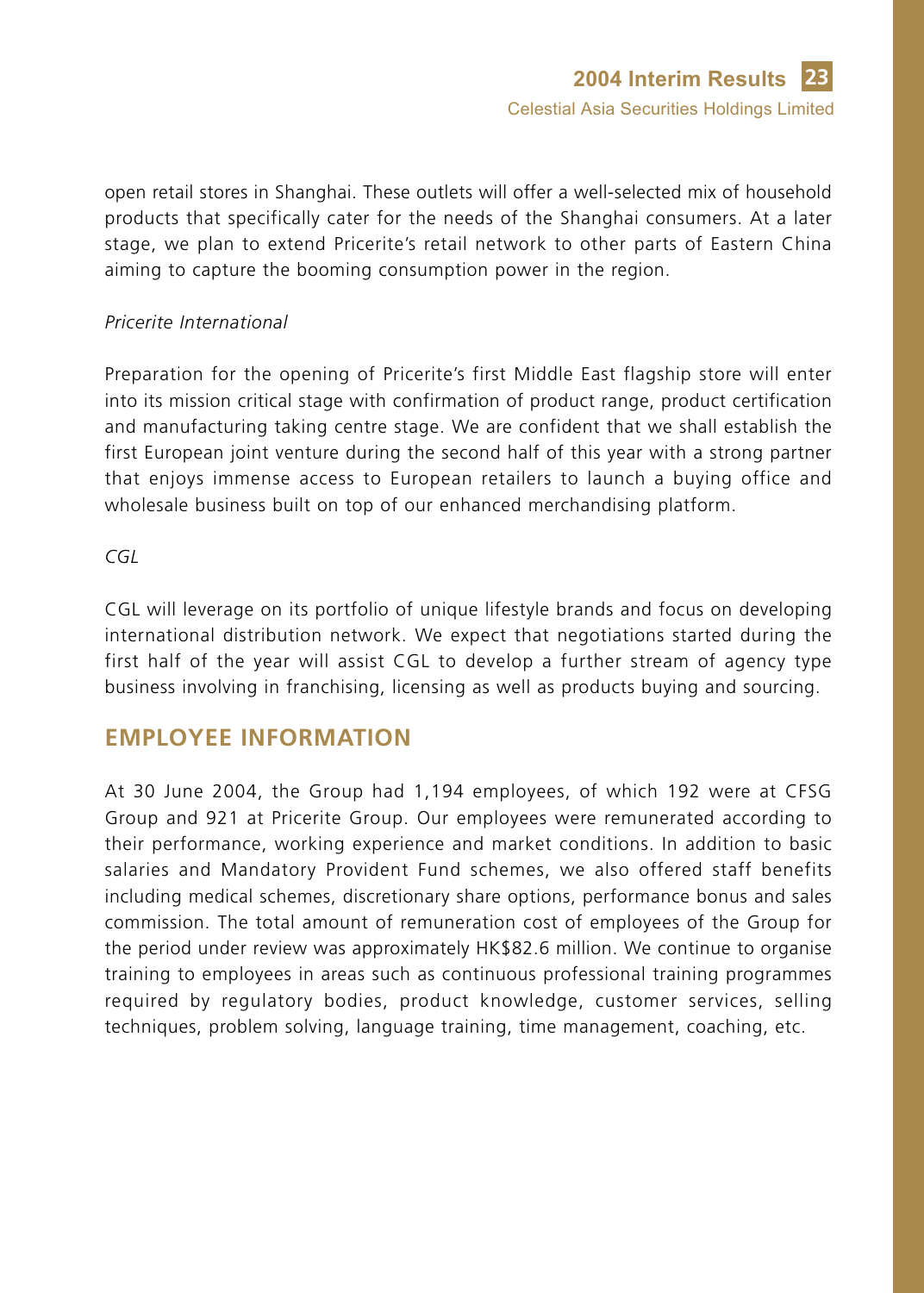# **DIRECTORS' INTERESTS IN SECURITIES**

As at 30 June 2004, the interests or short positions of the Directors and chief executive of the Company in the shares, underlying shares and debentures of the Company or any of its associated corporations (within the meaning of Part XV of the Securities and Futures Ordinance ("SFO")) as recorded in the register required to be kept under section 352 of the SFO, or as otherwise notified to the Company and the Stock Exchange pursuant to the Model Code for Securities Transactions by Directors of Listed Companies were as follows:

### **A. The Company**

# **Number of shares Other Name Capacity Personal Family interest Shareholding** Kwan Pak Hoo Bankee Founder of a  $-$  164,028,376\* 44.88 discretionary trust Law Ping Wah Bernard Beneficial owner 5,096,200 – – 1.39 Chan Yau Ching Bob Beneficial owner 70,500 200,200 – 0.07 and family interest Kwok Oi Kuen Joan Elmond Beneficial owner 2,700,000 – – 0.74 Law Ka Kin Eugene Beneficial owner 125,000 – – 0.03 Li Yuen Cheuk Thomas Beneficial owner 2,501,875 – – 0.68 10,493,575 200,200 164,028,376 47.79

*(%)*

#### *1. Long positions in the shares*

*\* The shares were held by Cash Guardian. Mr Kwan was deemed to be interested in all these shares as a result of his interests in Cash Guardian as disclosed in the "Substantial Shareholders" below.*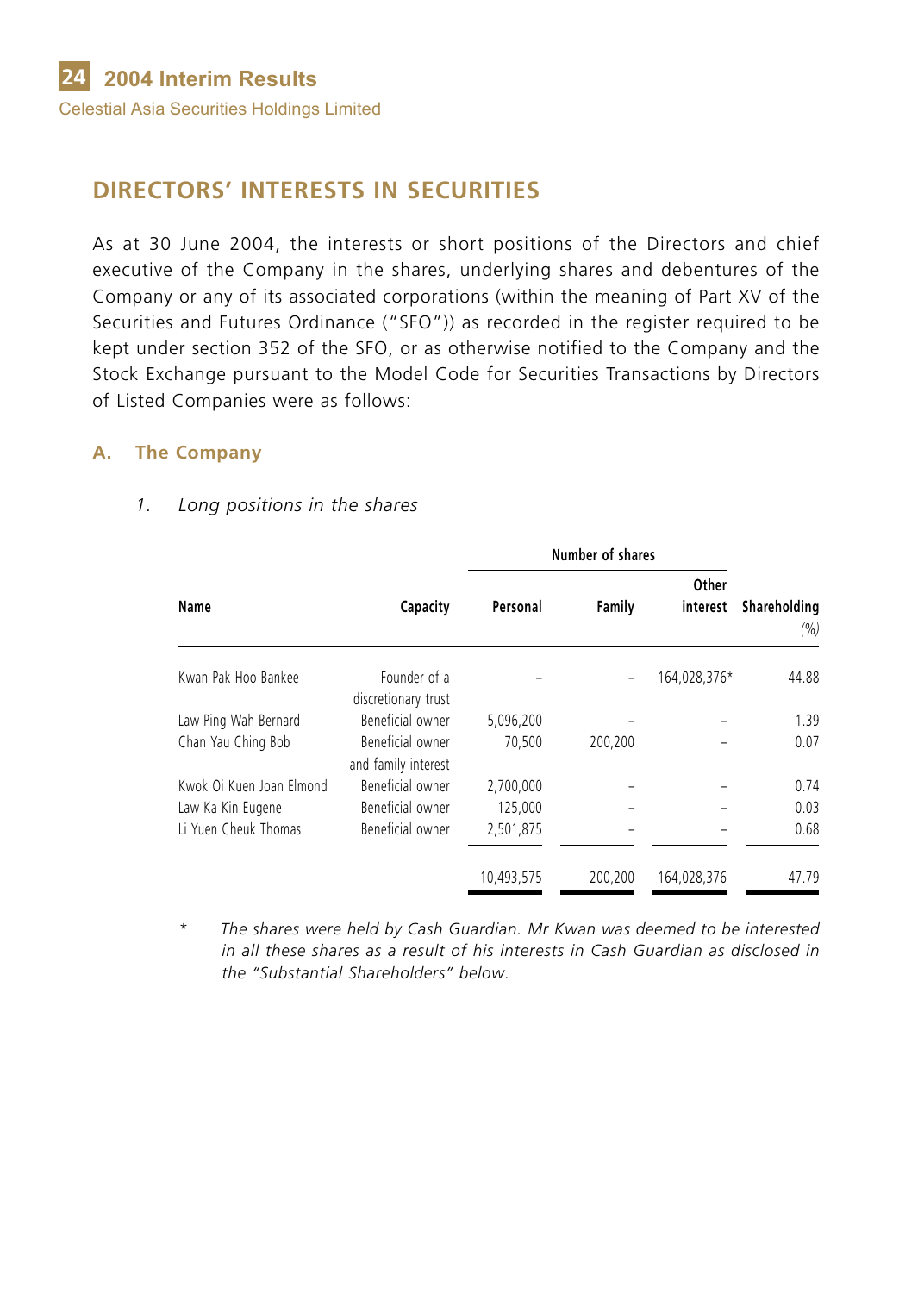*2. Long positions in the underlying shares – options under share option schemes*

|                          |               |                        |                 |              | Number of options |             | Percentage |            |
|--------------------------|---------------|------------------------|-----------------|--------------|-------------------|-------------|------------|------------|
|                          |               |                        |                 |              | outstanding       | outstanding |            | to issued  |
|                          |               |                        | <b>Exercise</b> |              | as at             | lapsed      | as at      | shares as  |
|                          |               |                        | price per       |              | 1 January         | during      | 30 June    | at 30 June |
| Name                     | Date of grant | <b>Exercise period</b> | share           | <b>Notes</b> | 2004              | the period  | 2004       | 2004       |
|                          |               |                        | $(HK\$          |              |                   | (Note (2))  |            | (%)        |
| Kwan Pak Hoo Bankee      | 2/12/2003     | 2/12/2003 - 30/11/2005 | 0.502           | (4)          | 3,000,000         | -           | 3,000,000  | 0.82       |
| Law Ping Wah Bernard     | 2/12/2003     | 2/12/2003 - 30/11/2005 | 0.502           |              | 3,000,000         | -           | 3,000,000  | 0.82       |
| Wong Kin Yick Kenneth    | 2/12/2003     | 2/12/2003 - 30/11/2005 | 0.502           |              | 1,000,000         | -           | 1,000,000  | 0.27       |
| Miao Wen Hao Felix       | 2/12/2003     | 2/12/2003 - 30/11/2005 | 0.502           |              | 1,000,000         | -           | 1,000,000  | 0.27       |
| Chan Yau Ching Bob       | 31/8/2001     | 1/3/2002 - 28/2/2004   | 2.600           | (1)          | 1,500,000         | (1,500,000) |            |            |
|                          | 2/12/2003     | 2/12/2003 - 30/11/2005 | 0.502           |              | 3,000,000         | -           | 3,000,000  | 0.82       |
| Kwok Oi Kuen Joan Elmond | 2/12/2003     | 2/12/2003 - 30/11/2005 | 0.502           |              | 3,000,000         | -           | 3,000,000  | 0.82       |
| Law Ka Kin Eugene        | 2/12/2003     | 2/12/2003 - 30/11/2005 | 0.502           |              | 1,000,000         | -           | 1,000,000  | 0.27       |
| Li Yuen Cheuk Thomas     | 2/12/2003     | 2/12/2003 - 30/11/2005 | 0.502           |              | 1,000,000         | -           | 1,000,000  | 0.27       |
|                          |               |                        |                 |              | 17,500,000        | (1.500.000) | 16.000.000 | 4.36       |

- (1) The options are vested in 2 tranches as to (i) 50% exercisable from the commencement of the exercise period; and (ii) 50% exercisable from the expiry of 6 months from the commencement of the exercise period.
- (2) The lapsed options were due to expiry.
- (3) No option was granted, exercised or cancelled during the period.
- (4) Mr Kwan Pak Hoo Bankee is also the substantial shareholder of the Company.
- (5) The options are held by the Directors in the capacity of beneficial owner.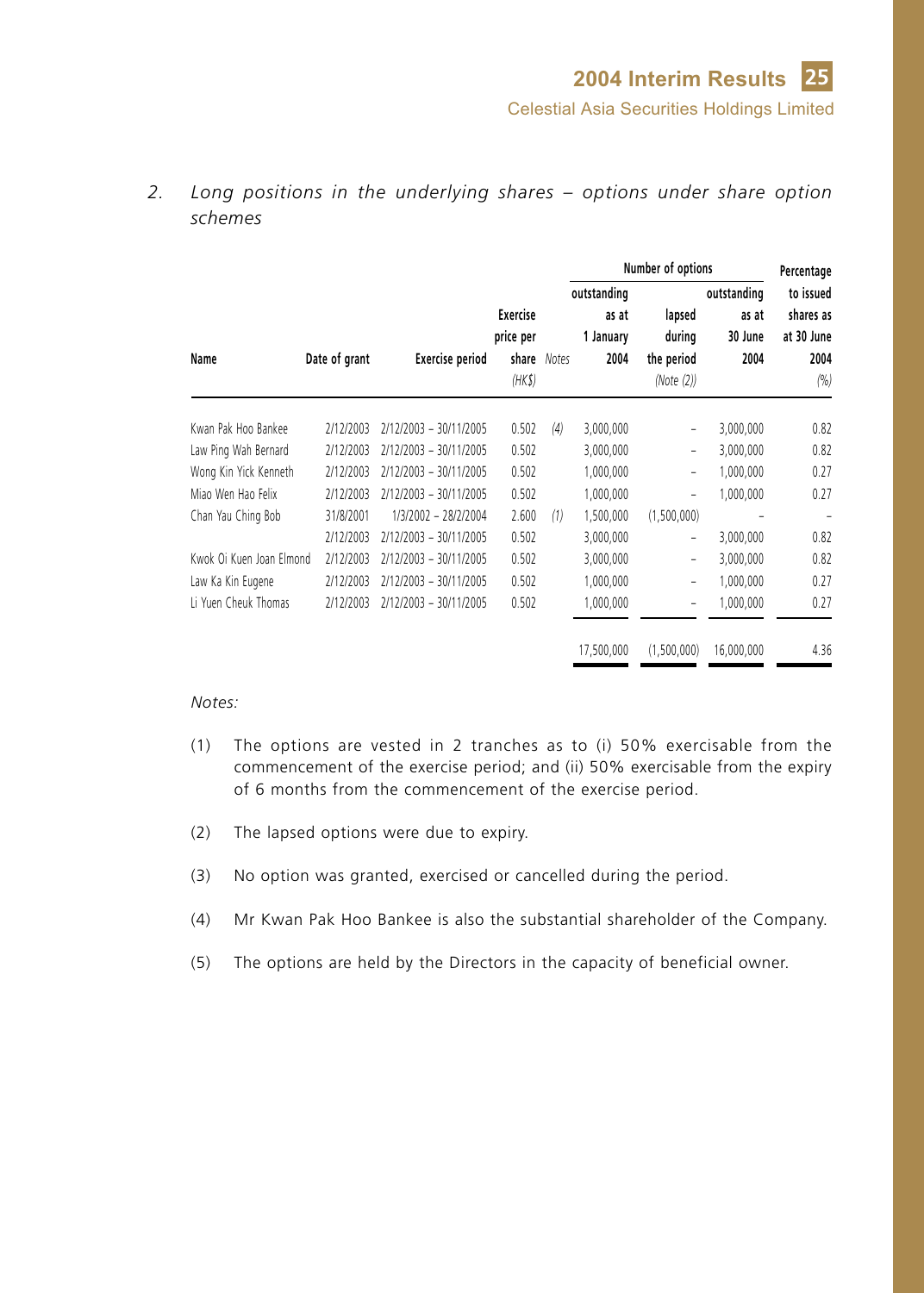Celestial Asia Securities Holdings Limited

### **B. Associated corporations (within the meaning of SFO)**

### *1. CFSG*

#### (a) Long positions in the shares

|                       |                                     | Number of shares |                |                      |
|-----------------------|-------------------------------------|------------------|----------------|----------------------|
| Name                  | Capacity                            | Personal         | Other interest | Shareholding<br>(% ) |
| Kwan Pak Hoo Bankee   | Founder of a<br>discretionary trust |                  | 386,827,434*   | 51.27                |
| Wong Kin Yick Kenneth | Beneficial owner                    | 1,620,000        |                | 0.21                 |
|                       |                                     | 1,620,000        | 386,827,434    | 51.48                |

*\* The shares were held by Celestial Investment Group Limited ("CIGL"), a wholly-owned subsidiary of the Company. Mr Kwan was deemed to be interested in all these shares as a result of his interests in the Company through Cash Guardian as disclosed in the "Substantial Shareholders" below.*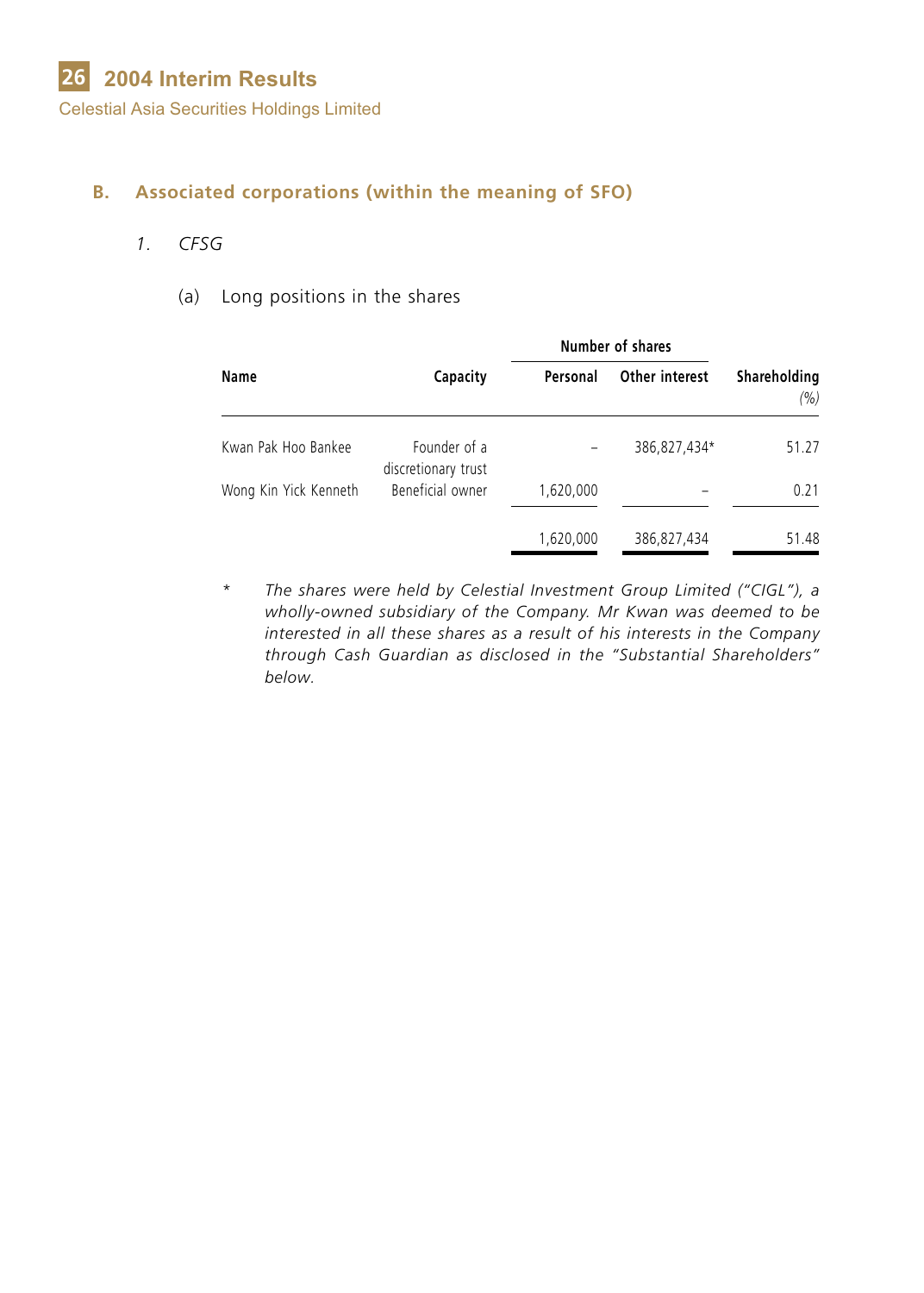- **Percentage Number of options to issued outstanding adjusted outstanding shares Exercise as at on as at as at price per 1 January 24 April 30 June 30 June Name Date of grant Exercise period share** *Notes* **2004 2004 2004 2004** *(Note (1)) (Note (1)) (HK\$) (%)* Kwan Pak Hoo Bankee 3/11/2003 3/11/2003 – 31/10/2004 0.46 *(4)* 1,250,000 375,000 1,625,000 0.22 2/12/2003 2/12/2003 – 30/11/2005 0.34 *(4)* 2,450,000 735,000 3,185,000 0.42 Law Ping Wah Bernard 26/3/2001 1/10/2001 – 30/9/2004 0.83 *(2)* 2,040,000 612,000 2,652,000 0.35 3/11/2003 3/11/2003 – 31/10/2004 0.46 1,250,000 375,000 1,625,000 0.22 2/12/2003 2/12/2003 – 30/11/2005 0.34 2,450,000 735,000 3,185,000 0.42 Wong Kin Yick Kenneth 26/3/2001 1/10/2001 – 30/9/2004 0.83 *(2)* 2,040,000 612,000 2,652,000 0.35 3/11/2003 3/11/2003 – 31/10/2004 0.46 1,250,000 375,000 1,625,000 0.22 2/12/2003 2/12/2003 – 30/11/2005 0.34 2,450,000 735,000 3,185,000 0.42 Miao Wen Hao Felix 26/3/2001 1/10/2001 – 30/9/2004 0.83 *(2)* 1,530,000 459,000 1,989,000 0.26 3/11/2003 3/11/2003 – 31/10/2004 0.46 1,250,000 375,000 1,625,000 0.22 2/12/2003 2/12/2003 – 30/11/2005 0.34 2,450,000 735,000 3,185,000 0.42 Chan Yau Ching Bob 3/11/2003 3/11/2003 – 31/10/2004 0.46 1,250,000 375,000 1,625,000 0.22 2/12/2003 2/12/2003 – 30/11/2005 0.34 2,450,000 735,000 3,185,000 0.42 Kwok Oi Kuen Joan Elmond 3/11/2003 3/11/2003 – 31/10/2004 0.46 1,250,000 375,000 1,625,000 0.22 2/12/2003 2/12/2003 – 30/11/2005 0.34 2,450,000 735,000 3,185,000 0.42 Law Ka Kin Eugene 26/3/2001 1/10/2001 – 30/9/2004 0.83 *(2)* 2,550,000 765,000 3,315,000 0.44 3/11/2003 3/11/2003 – 31/10/2004 0.46 1,250,000 375,000 1,625,000 0.22 2/12/2003 2/12/2003 – 30/11/2005 0.34 2,450,000 735,000 3,185,000 0.42 Li Yuen Cheuk Thomas 2/12/2003 2/12/2003 – 30/11/2005 0.34 2,450,000 735,000 3,185,000 0.42 36,510,000 10,953,000 47,463,000 6.30
- (b) Long positions in the underlying shares options under share option schemes

- (1) The number and the exercise price of options which remained outstanding have been adjusted due to rights issue of shares in CFSG with effect from 24 April 2004.
- (2) The options are vested in 2 tranches as to (i) 50% exercisable from the commencement of the exercise period; and (ii) 50% exercisable from the expiry of 12 months from the commencement of the exercise period.
- (3) No option was granted, lapsed, exercised or cancelled during the period.
- (4) Mr Kwan Pak Hoo Bankee is also the substantial shareholder of the Company.
- (5) The options are held by the Directors in the capacity of beneficial owner.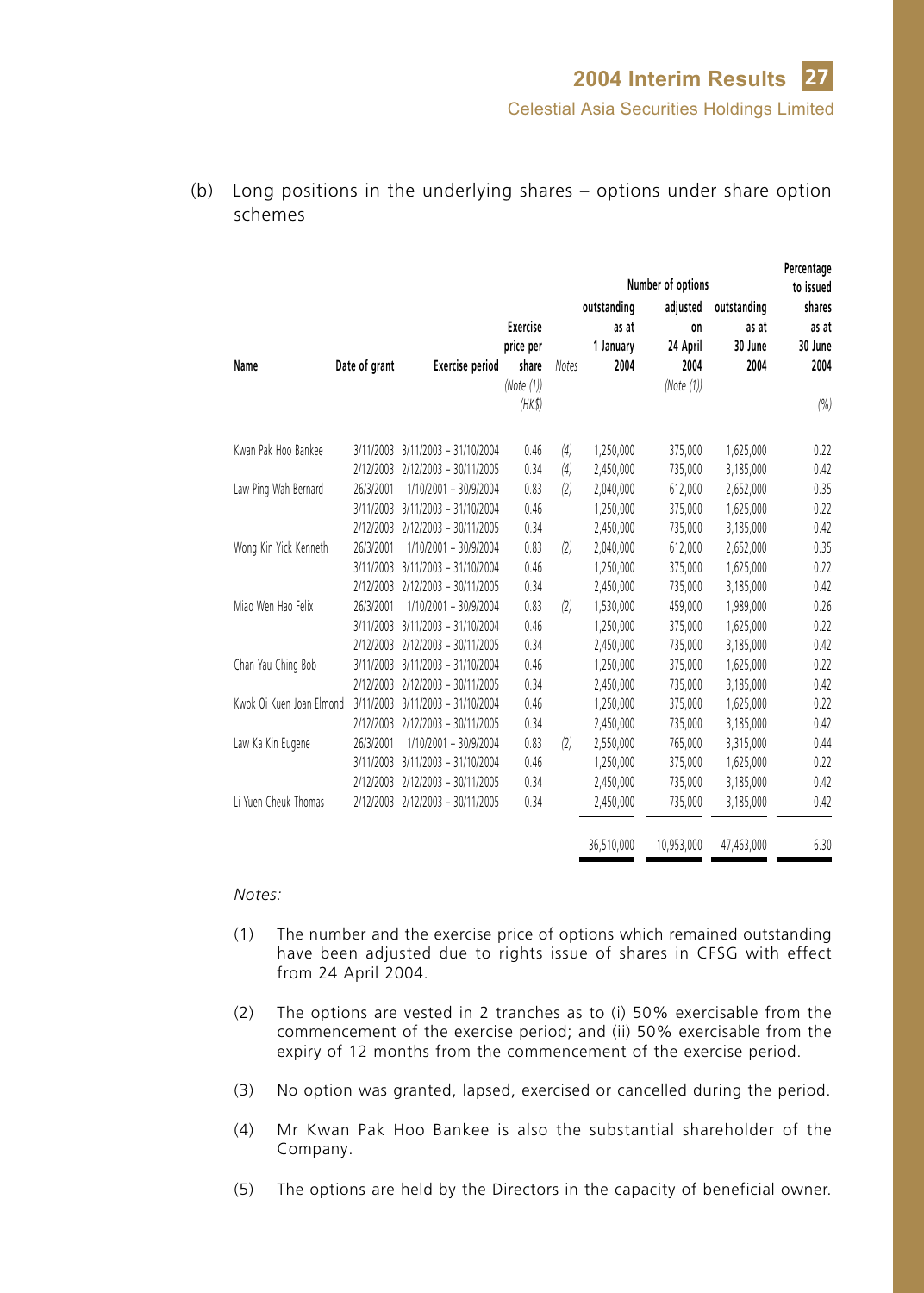Celestial Asia Securities Holdings Limited

| Name                | Date of<br>convertible<br>note | <b>Exercise period</b>           | Conversion<br>price per<br>share<br>(HK\$) | Number of<br>underlying<br>shares as<br>at 30 June<br>2004 | Percentage<br>to issued<br>shares as<br>at 30 June<br>2004<br>(%) |
|---------------------|--------------------------------|----------------------------------|--------------------------------------------|------------------------------------------------------------|-------------------------------------------------------------------|
| Kwan Pak Hoo Bankee |                                | 28/9/2001 28/9/2001 - 31/12/2006 | 1.13                                       | 57,610,619                                                 | 7.64                                                              |

(c) Long positions in the underlying shares – convertible note

*Note:* The convertible note in the outstanding amount of HK\$65,100,000 was held by a subsidiary of CIGL, which in turn was a wholly-owned subsidiary of CASH. Mr Kwan was deemed to be interested in all these shares as a result of his interests in CASH through Cash Guardian as disclosed in the "Substantial Shareholders" below.

#### *2. Pricerite*

(a) Long positions in the shares

|                     |                                     | <b>Number of shares</b> |                      |  |
|---------------------|-------------------------------------|-------------------------|----------------------|--|
| Name                | Capacity                            | Other interest          | Shareholding<br>(% ) |  |
| Kwan Pak Hoo Bankee | Founder of a<br>discretionary trust | 357,258,070*            | 67.00                |  |

*\* The shares were held as to 354,858,070 shares by CIGL and its subsidiaries and as to 2,400,000 shares by Cash Guardian. Mr Kwan was deemed to be interested in all these shares as a result of his interests in CASH through Cash Guardian as disclosed in the "Substantial Shareholders" below.*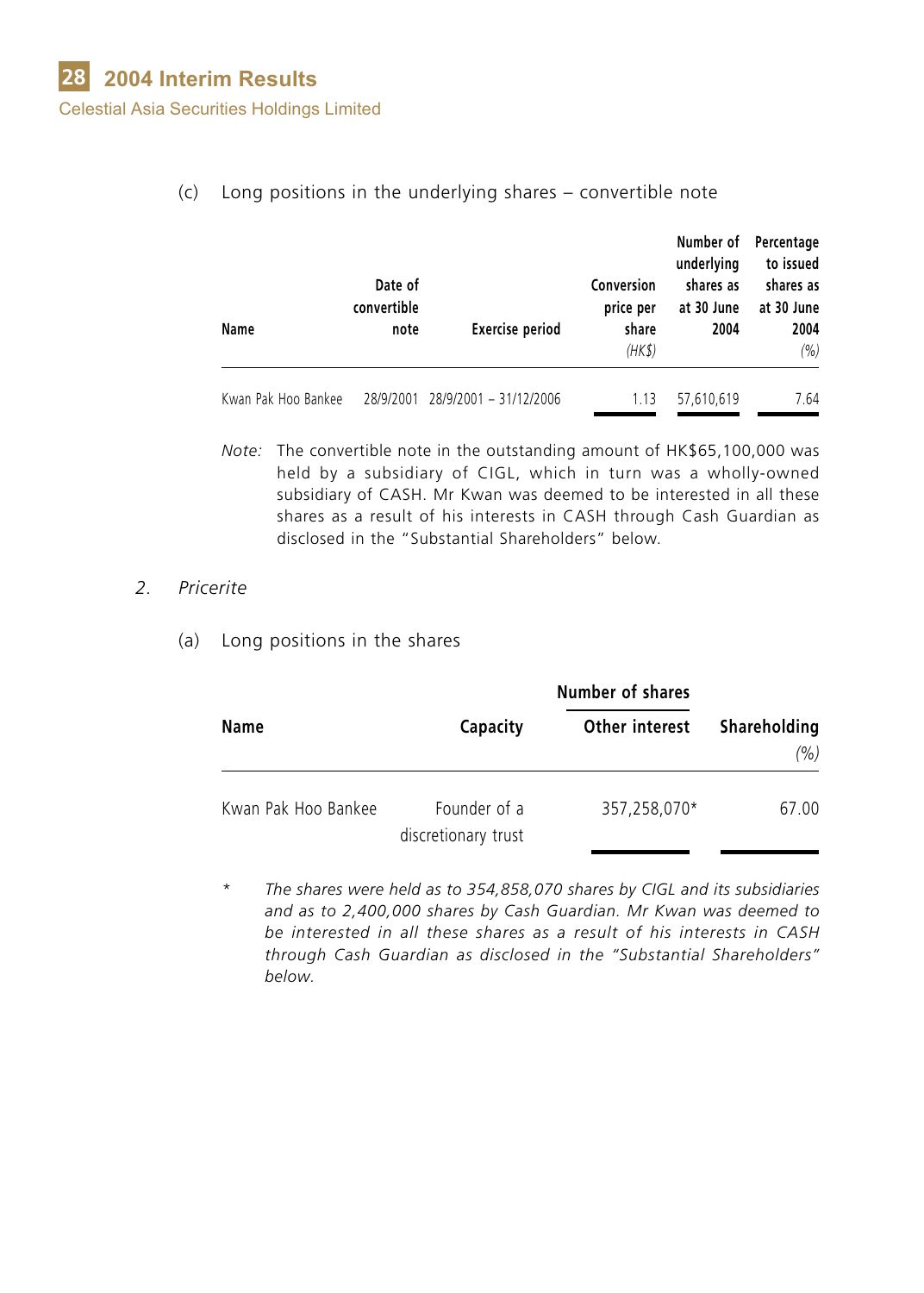|                      |               |                        |                                         |         | Number of options                         |                                    |                                       |                                         | Percentage                                          |
|----------------------|---------------|------------------------|-----------------------------------------|---------|-------------------------------------------|------------------------------------|---------------------------------------|-----------------------------------------|-----------------------------------------------------|
| Name                 | Date of grant | <b>Exercise period</b> | Exercise<br>price per<br>share<br>(HKS) | Notes   | outstanding<br>as at<br>1 January<br>2004 | lapsed<br>the period<br>(Note (2)) | adjusted<br>during on 2 March<br>2004 | outstanding<br>as at<br>30 June<br>2004 | to issued<br>shares as<br>at 30 June<br>2004<br>(%) |
| Kwan Pak Hoo Bankee  | 17/1/2002     | 1/2/2002 - 31/1/2004   | 4.200                                   | (4)     | 1,000,000                                 | (1,000,000)                        |                                       |                                         |                                                     |
|                      | 2/12/2003     | 2/12/2003 - 30/11/2004 | 0.358                                   | (1)8(4) | 1,000,000                                 | ÷                                  | 4,000,000                             | 5,000,000                               | 0.94                                                |
| Law Ping Wah Bernard | 17/1/2002     | 1/2/2002 - 31/1/2004   | 4.200                                   |         | 650,000                                   | (650,000)                          |                                       |                                         | ٠                                                   |
|                      | 2/12/2003     | 2/12/2003 - 30/11/2004 | 0.358                                   | (1)     | 1,000,000                                 | ä,                                 | 4,000,000                             | 5,000,000                               | 0.94                                                |
| Miao Wen Hao Felix   | 2/12/2003     | 1/12/2004 - 30/11/2005 | 0.358                                   | (1)     | 500,000                                   | $\overline{a}$                     | 2,000,000                             | 2,500,000                               | 0.47                                                |
| Chan Yau Ching Bob   | 2/12/2003     | 2/12/2003 - 30/11/2004 | 0.358                                   | (1)     | ,000,000                                  | -                                  | 4.000.000                             | 5,000,000                               | 0.94                                                |
| Li Yuen Cheuk Thomas | 17/1/2002     | 1/2/2002 - 31/1/2004   | 4.200                                   |         | 300,000                                   | (300,000)                          |                                       | ۰                                       |                                                     |
|                      | 2/12/2003     | 1/12/2004 - 30/11/2005 | 0.358                                   | (1)     | 500,000                                   | $\overline{a}$                     | 2,000,000                             | 2,500,000                               | 0.47                                                |
|                      |               |                        |                                         |         | 5,950,000                                 | (1.950.000)                        | 16.000.000                            | 20.000.000                              | 3.76                                                |

(b) Long positions in the underlying shares – options under share option schemes

#### *Notes:*

- (1) The number and the exercise price of options which remain outstanding have been adjusted due to share subdivision of Pricerite for 1 share to 5 shares with effect from 2 March 2004.
- (2) The lapsed options were due to expiry.
- (3) No options was granted, exercised or cancelled during the period.
- (4) Mr Kwan Pak Hoo Bankee is also a substantial shareholder of the Company.

Save as disclosed above, as at 30 June 2004, none of the Directors, chief executive or their associates had any personal, family, corporate or other beneficial interests or short positions in the shares, underlying shares or debentures of the Company or any of its associated corporations (within the meaning of Part XV of the SFO).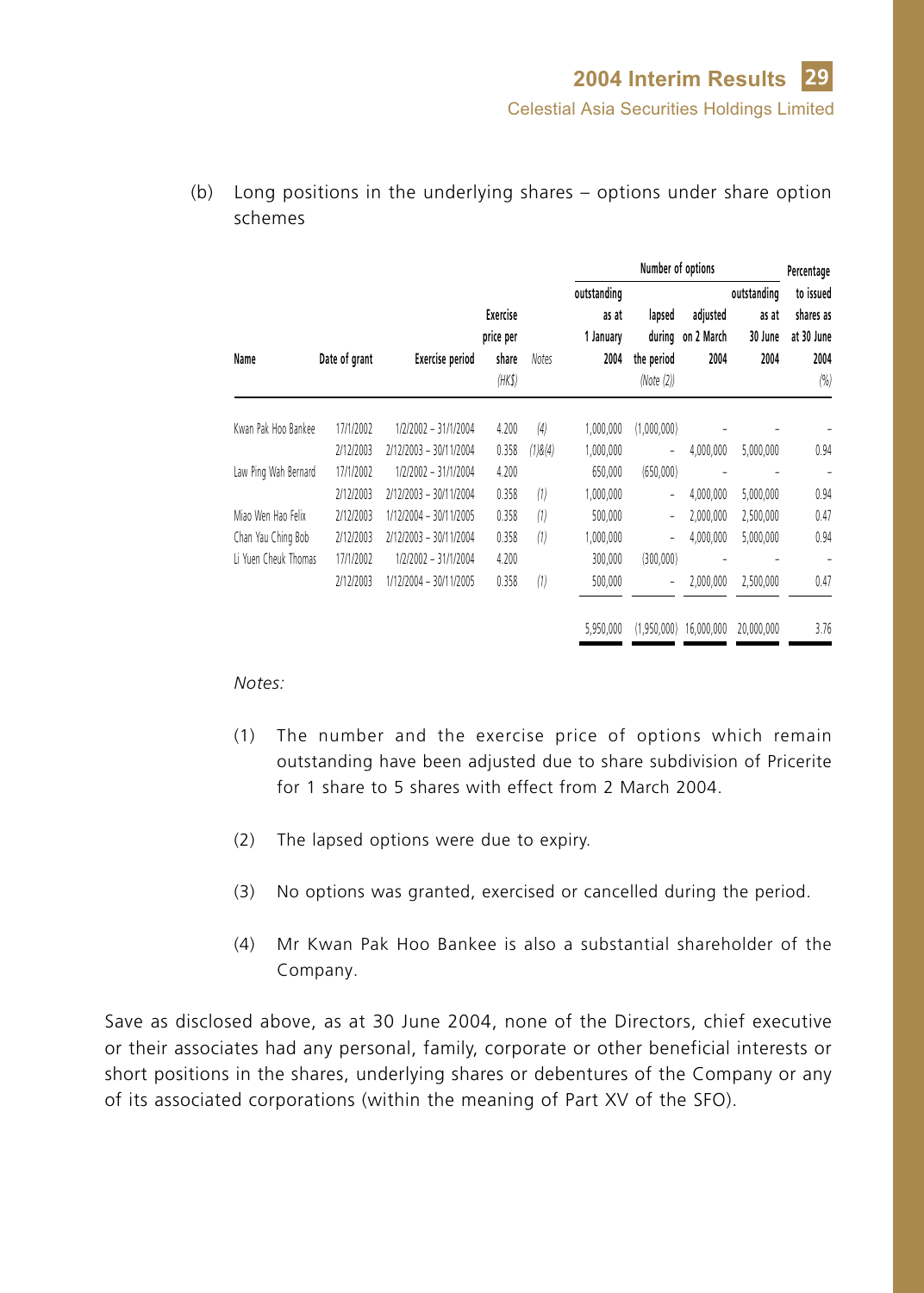# **SHARE OPTION SCHEMES**

#### **The Company**

Details of share options to subscribe for shares in the Company granted to participants under the share option schemes of the Company during the six months ended 30 June 2004 were as follows:

|                  |                        |                                          |       |                                           |                                              | Number of options                       |  |  |
|------------------|------------------------|------------------------------------------|-------|-------------------------------------------|----------------------------------------------|-----------------------------------------|--|--|
| Date of grant    | <b>Exercise period</b> | Exercise<br>price per<br>share<br>(HK\$) | Notes | outstanding<br>as at<br>1 January<br>2004 | lapsed<br>during<br>the period<br>(Note (3)) | outstanding<br>as at<br>30 June<br>2004 |  |  |
| <b>Directors</b> |                        |                                          |       |                                           |                                              |                                         |  |  |
| 31/8/2001        | 1/3/2002 - 28/2/2004   | 2.600                                    | (1)   | 1,500,000                                 | (1,500,000)                                  |                                         |  |  |
| 2/12/2003        | 2/12/2003 - 30/11/2005 | 0.502                                    | (1)   | 16,000,000                                |                                              | 16,000,000                              |  |  |
|                  |                        |                                          |       | 17,500,000                                | (1,500,000)                                  | 16,000,000                              |  |  |
| <b>Employees</b> |                        |                                          |       |                                           |                                              |                                         |  |  |
| 31/8/2001        | 1/3/2002 - 28/2/2004   | 2.600                                    | (2)   | 3,000,000                                 | (3,000,000)                                  |                                         |  |  |
|                  |                        |                                          |       | 20,500,000                                | (4,500,000)                                  | 16,000,000                              |  |  |

- (1) Details of the options granted to the Directors are set out in the section headed "Directors' Interests in Securities".
- (2) The options are vested in 2 tranches as to (i) 50% exercisable from the commencement of the exercise period; and (ii) 50% exercisable from the expiry of 6 months from the commencement of the exercise period.
- (3) The lapsed options were due to expiry.
- (4) No option was granted, exercised or cancelled during the period.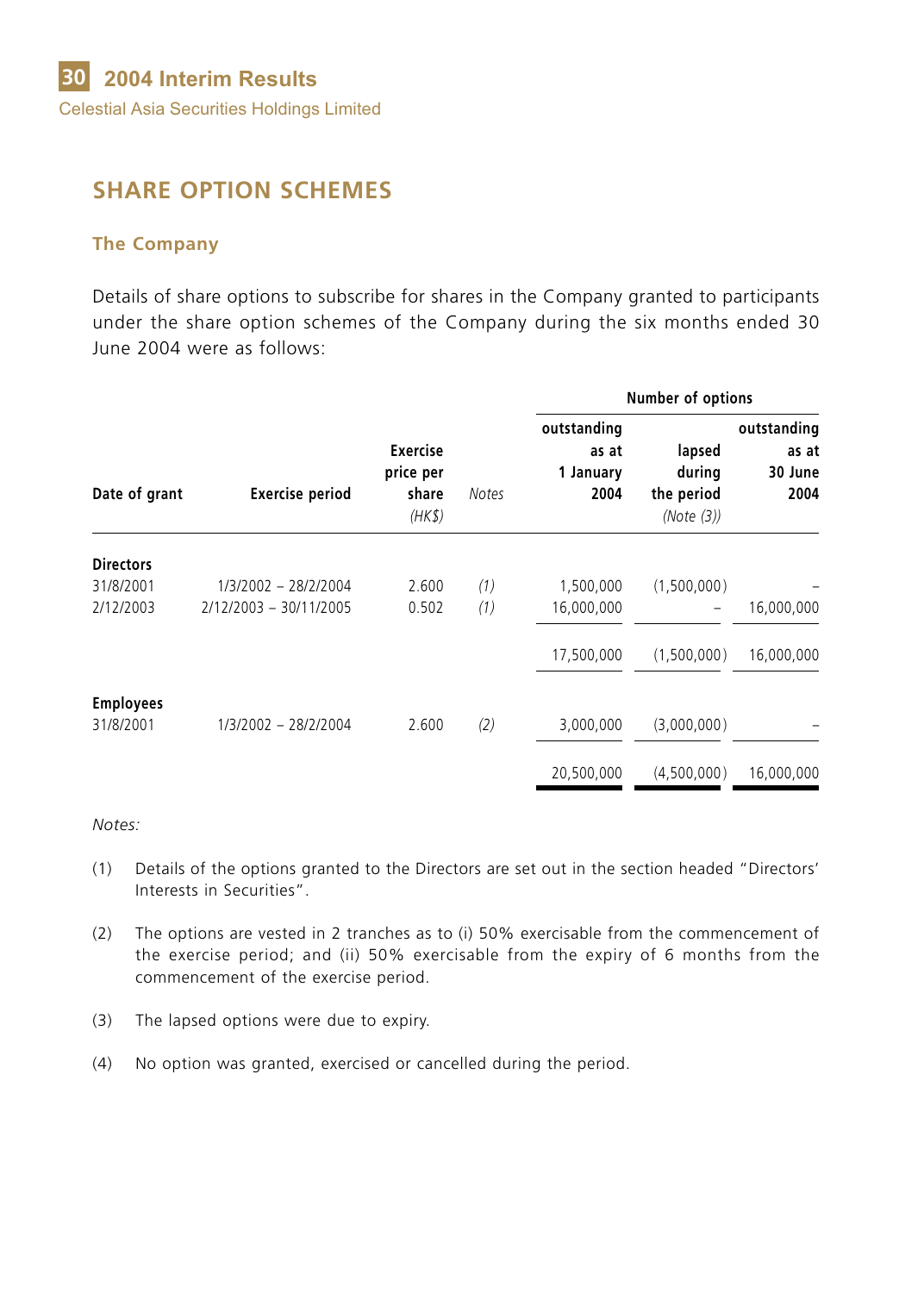#### **The subsidiaries**

Details of share options to subscribe for shares in CFSG and Pricerite granted to participants under the share option schemes of CFSG and Pricerite respectively during the six months ended 30 June 2004 were as follows:

#### *1. CFSG*

|                  |                        |                      |       |                      |             | Number of options |                      |
|------------------|------------------------|----------------------|-------|----------------------|-------------|-------------------|----------------------|
|                  |                        | Exercise             |       | outstanding<br>as at | adjusted    | lapsed            | outstanding<br>as at |
|                  |                        | price per            |       | 1 January            | on 24 April | during            | 30 June              |
| Date of grant    | <b>Exercise period</b> | share                | Notes | 2004                 | 2004        | the period        | 2004                 |
|                  |                        | (Note (2))<br>(HK\$) |       |                      | (Note (2))  | (Note $(4)$ )     |                      |
| <b>Directors</b> |                        |                      |       |                      |             |                   |                      |
| 26/3/2001        | 1/10/2001 - 30/9/2004  | 0.83                 | (1)   | 8,160,000            | 2,448,000   | $\qquad \qquad -$ | 10,608,000           |
| 3/11/2003        | 3/11/2003 - 31/10/2004 | 0.46                 | (1)   | 8,750,000            | 2,625,000   | $\qquad \qquad -$ | 11,375,000           |
| 2/12/2003        | 2/12/2003 - 30/11/2005 | 0.34                 | (1)   | 19,600,000           | 5,880,000   |                   | 25,480,000           |
|                  |                        |                      |       | 36,510,000           | 10,953,000  |                   | 47,463,000           |
| <b>Employees</b> |                        |                      |       |                      |             |                   |                      |
| 26/3/2001        | 1/10/2001 - 30/9/2004  | 0.83                 | (3)   | 2,040,000            | 612,000     |                   | 2,652,000            |
| 27/3/2001        | 1/10/2001 - 30/9/2004  | 0.83                 | (3)   | 754,800              | 220,320     | (20, 400)         | 954,720              |
| 3/11/2003        | 3/11/2003 - 31/10/2004 | 0.46                 |       | 3,750,000            | 1,125,000   |                   | 4,875,000            |
| 2/12/2003        | 1/6/2004 - 31/5/2006   | 0.34                 | (3)   | 17,750,000           | 5,115,000   | (1,220,000)       | 21,645,000           |
|                  |                        |                      |       | 24,294,800           | 7,072,320   | (1, 240, 400)     | 30,126,720           |
|                  |                        |                      |       | 60,804,800           | 18,025,320  | (1, 240, 400)     | 77,589,720           |

- (1) Details of the options granted to the Directors are set out in the section headed "Directors' Interests in Securities".
- (2) The number and the exercise price of options which remained outstanding have been adjusted due to rights issue of shares in CFSG with effect from 24 April 2004.
- (3) The options are vested in 2 tranches as to (i) 50% exercisable from the commencement of the exercise period; and (ii) 50% exercisable from the expiry of 12 months from the commencement of the exercise period.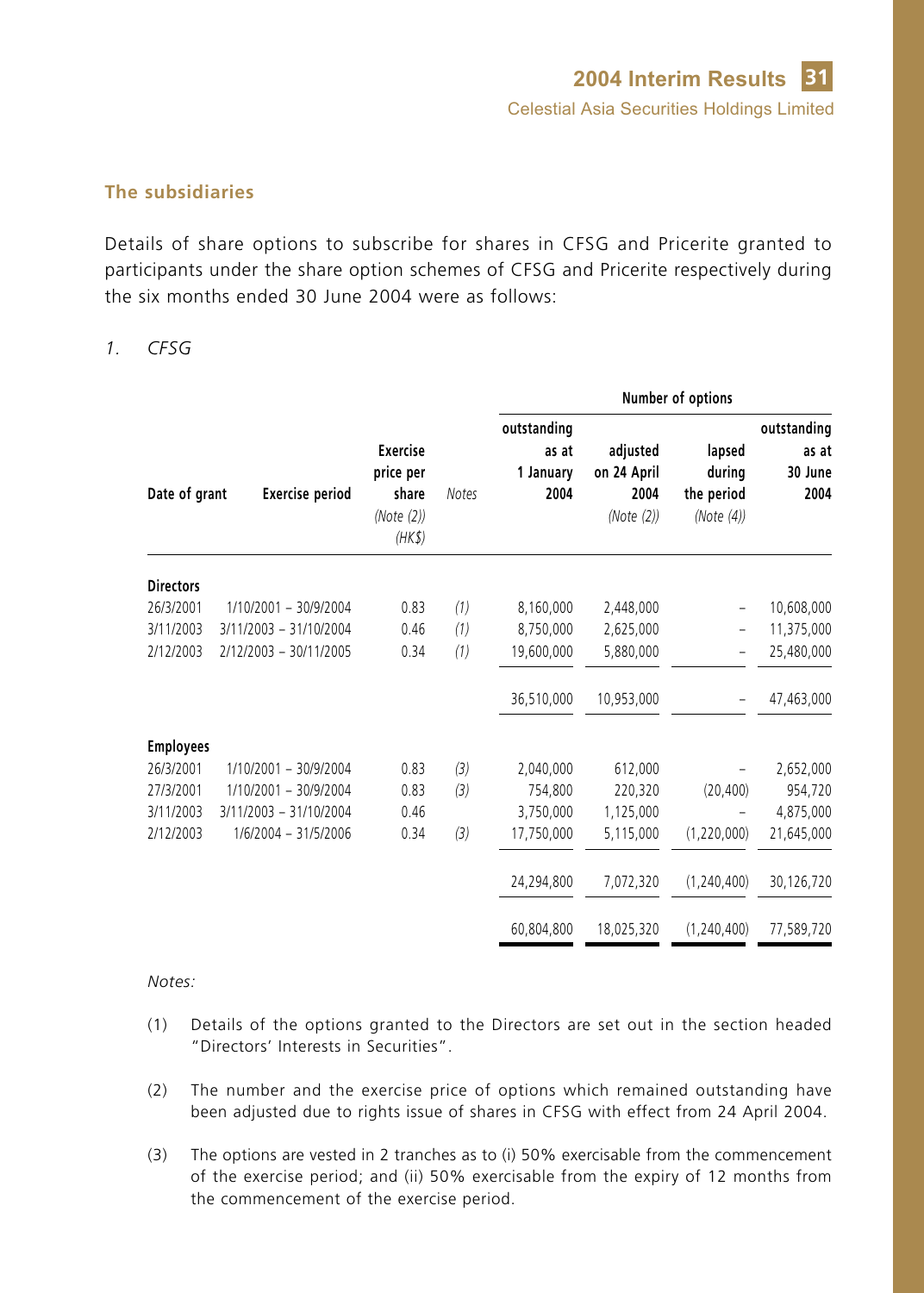- (4) The lapsed options were due to cessation of employment of participants with the Group.
- (5) No option was granted, exercised or cancelled during the period.
- *2. Pricerite*

|                  |                        |                                        |             | Number of options                         |                                              |                                   |                                |                                         |
|------------------|------------------------|----------------------------------------|-------------|-------------------------------------------|----------------------------------------------|-----------------------------------|--------------------------------|-----------------------------------------|
| Date of grant    | <b>Exercise period</b> | <b>Exercise</b><br>price per<br>(HK\$) | share Notes | outstanding<br>as at<br>1 January<br>2004 | lapsed<br>during<br>the period<br>(Note (3)) | exercised<br>during<br>the period | adjusted<br>on 2 March<br>2004 | outstanding<br>as at<br>30 June<br>2004 |
| <b>Directors</b> |                        |                                        |             |                                           |                                              |                                   |                                |                                         |
| 17/1/2002        | 1/2/2002 - 31/1/2004   | 4.200                                  | (1)         | 1,950,000                                 | (1,950,000)                                  |                                   |                                |                                         |
| 2/12/2003        | 2/12/2003 - 30/11/2004 | 0.358                                  | (1)         | 3,000,000                                 |                                              |                                   | 12,000,000                     | 15,000,000                              |
| 2/12/2003        | 1/12/2004 - 30/11/2005 | 0.358                                  | (1)         | 1,000,000                                 |                                              |                                   | 4,000,000                      | 5,000,000                               |
|                  |                        |                                        |             | 5,950,000                                 | (1,950,000)                                  | $\overline{a}$                    | 16,000,000                     | 20,000,000                              |
| <b>Employees</b> |                        |                                        |             |                                           |                                              |                                   |                                |                                         |
| 17/1/2002        | 1/2/2002 - 31/1/2004   | 4.200                                  |             | 1,750,000                                 | (1,750,000)                                  |                                   |                                |                                         |
| 2/12/2003        | 2/12/2003 - 30/11/2004 | 0.358                                  | (2)         | 2,800,000                                 |                                              | (2,800,000)                       |                                |                                         |
| 2/12/2003        | 1/12/2004 - 30/11/2005 | 0.358                                  | (2)         | 3,500,000                                 |                                              |                                   | 14,000,000                     | 17,500,000                              |
|                  |                        |                                        |             | 8,050,000                                 | (1,750,000)                                  | (2,800,000)                       | 14,000,000                     | 17,500,000                              |
|                  |                        |                                        |             | 14,000,000                                | (3,700,000)                                  | (2,800,000)                       | 30,000,000                     | 37,500,000                              |

- (1) Details of the options granted to the Directors are set out in the section headed "Directors' Interests in Securities".
- (2) The number and the exercise price of options which remained outstanding have been adjusted due to share subdivision of Pricerite for 1 share to 5 shares with effect from 2 March 2004.
- (3) The lapsed options were due to expiry.
- (4) No option was granted or cancelled during the period.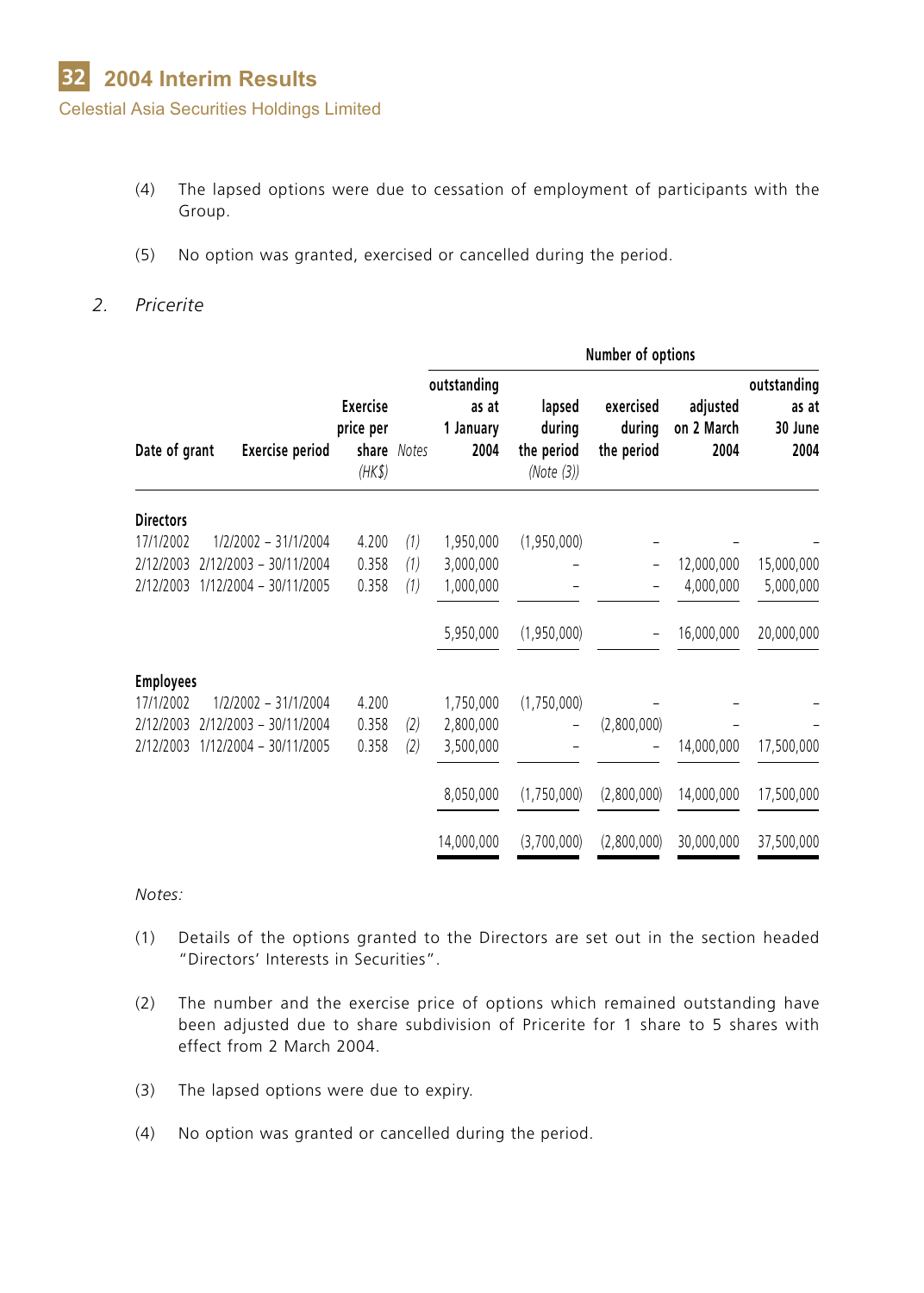# **SUBSTANTIAL SHAREHOLDERS**

As at 30 June 2004, the persons/companies, other than a Director or chief executive of the Company, who had interests or short positions in the shares and underlying shares of the Company as recorded in the register required to be kept under Section 336 of the SFO were as follows:

| Name                 | Capacity                             | Number of shares | Shareholding<br>(% ) |
|----------------------|--------------------------------------|------------------|----------------------|
| Jeffnet Inc (Note)   | Trustee of a discretionary trust     | 164.028.376      | 44.88                |
| Cash Guardian (Note) | Interest in a controlled corporation | 164.028.376      | 44.88                |

*Note:* This refers to the same number of shares held by Cash Guardian (which is 100% beneficially owned by Jeffnet Inc ("Jeffnet")). Jeffnet held these shares as trustee of The Jeffnet Unit Trust, units of which were held by a discretionary trust established for the benefit of the family members of Mr Kwan Pak Hoo Bankee. Pursuant to SFO, Mr Kwan and Jeffnet were deemed to be interested in the shares held by Cash Guardian. The above interest has already been disclosed as other interest of Mr Kwan in the section headed "Directors' Interests in Securities" above.

Save as disclosed above, as at 30 June 2004, no other parties were recorded in the register required by the SFO to be kept as having an interest of 5% or more of the issued share capital of the Company.

# **COMPLIANCE WITH CODE OF BEST PRACTICE**

None of the Directors is aware of information that would reasonable indicate that the Company is not, or was not for any part of the accounting period from 1 January 2004 to 30 June 2004, in compliance with Code of Best Practice as set out in Appendix 14 of the Listing Rules, save that the Independent Non-executive Directors of the Company were not appointed for specific terms but subject to retirement by rotation at annual general meeting as specified by the Company's bye-laws.